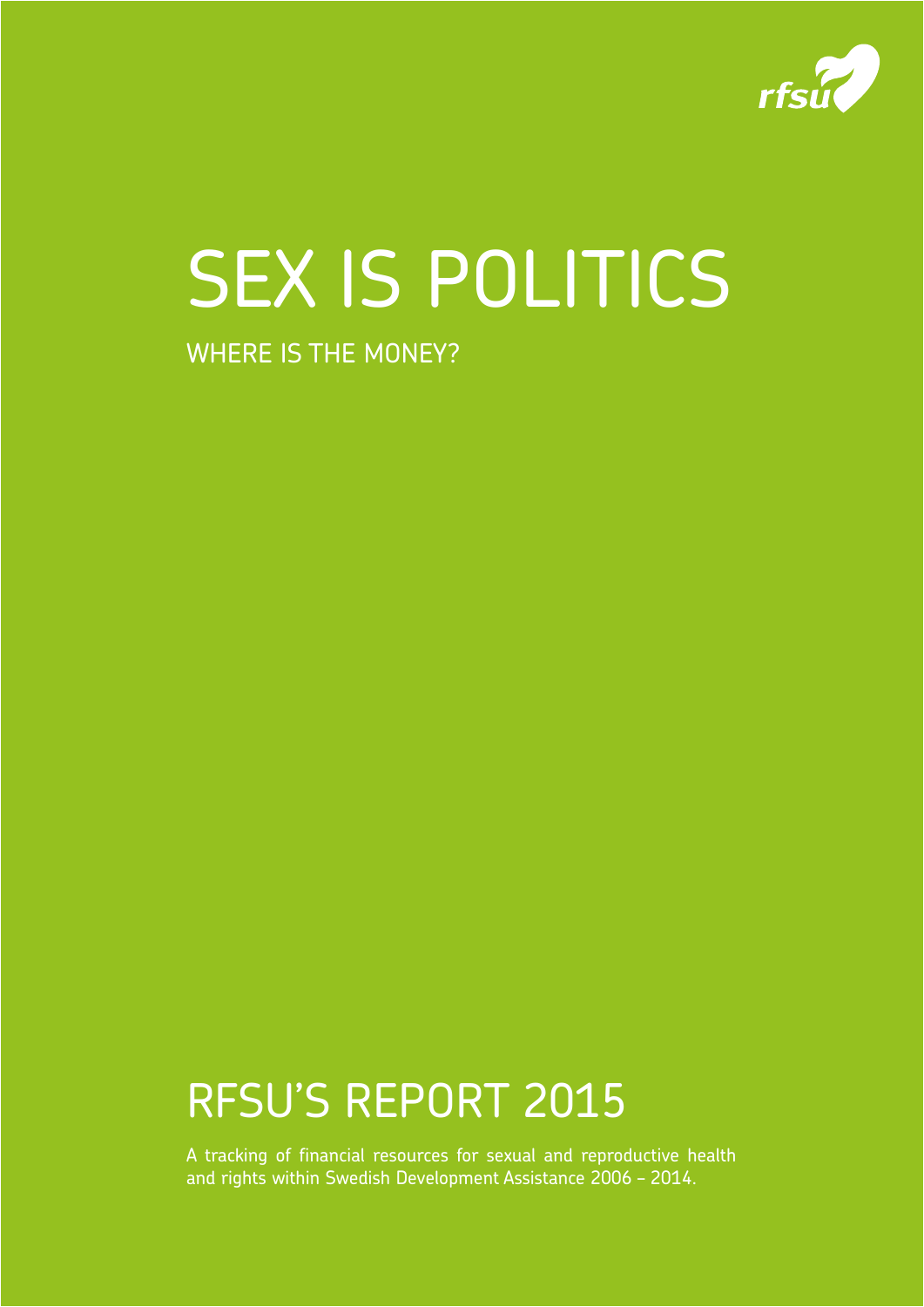

# **SEX IS POLITICS WHERE IS THE MONEY?**

A tracking of financial resources for sexual and reproductive health and rights within Swedish Development Assistance 2006 – 2014

RFSU was founded in 1933. Our work is based on the conviction that sexuality has a central role in individuals' lives and in society, and aims towards an open and evidence informed view of sexuality and relationships. We believe that everyone is equal, and should have equal rights and freedoms, including the freedom to be, the freedom to choose and the freedom to enjoy. RFSU aims to facilitate engagement, increase knowledge, shape public opinion, advocate politicians and decision makers, and demand accountability of sexual and reproductive rights at local and national level in Sweden, as well as at the international level.

RFSU has been working at the global level for over 50 years. It was one of the founders of IPPF in 1956, and is still an active Associate Member. As part of the global movement for SRHR, RFSU has partnered with organisations in low- and middle-income countries since the 1980s to change norms and improve policy and legislation that will strengthen the conditions for, and access to, SRHR. RFSU's advocacy has been focused on contributing to a stronger global normative framework for SRHR.

In Sweden, RFSU runs a sexual and reproductive health clinic, providing both treatment and counselling. The clinic also has a mandate to promote evidence-based knowledge and best practice. RFSU has a presence in Swedish schools where it teaches comprehensive sexuality education. Our domestic advocacy is focused on improving SRHR policies at national and municipality level. RFSU owns the company RFSU Ltd that sells products in the field of sexuality. The profits from this go to RFSU.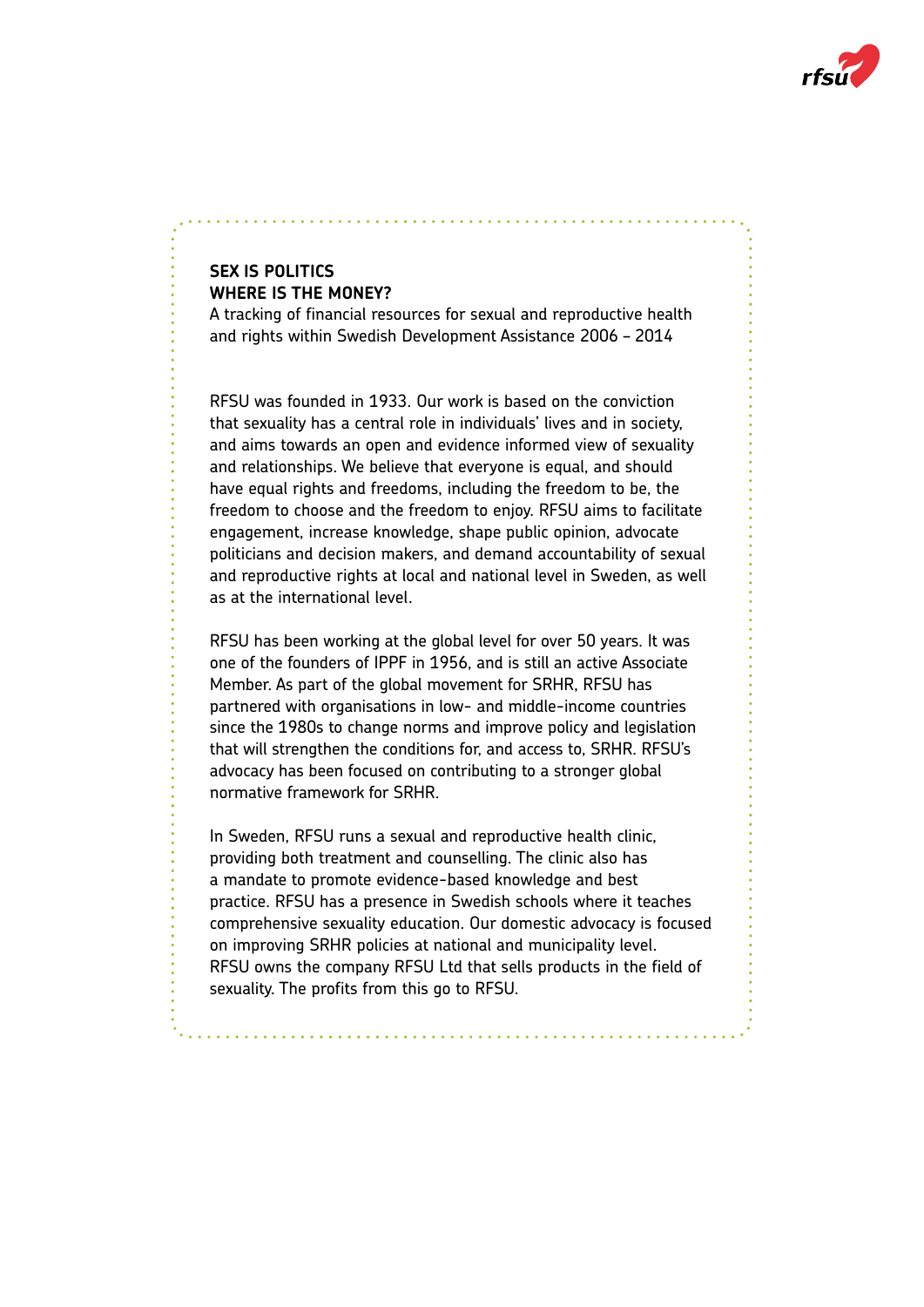

# **INDEX**

| What is sexual and reproductive health and rights? 9-10 |  |
|---------------------------------------------------------|--|
|                                                         |  |
| The Global Goals for Sustainable Development 12         |  |
| Global finances are not meeting the needs  13-15        |  |
|                                                         |  |
|                                                         |  |
|                                                         |  |
|                                                         |  |
|                                                         |  |
|                                                         |  |
| Annex 1. Disbursements (ODA) to SRHR from Sida and the  |  |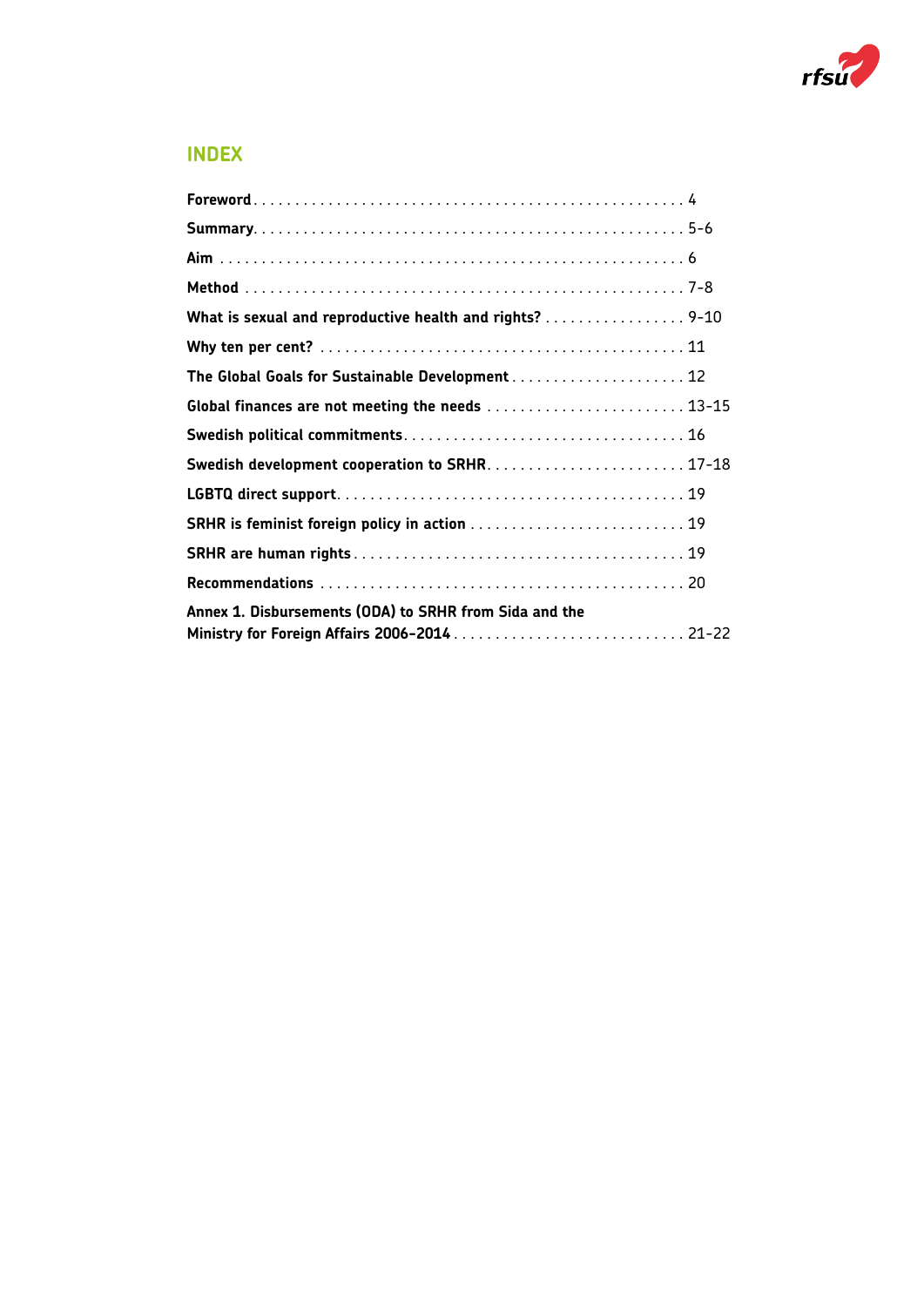

### **FOREWORD**

#### *We treasure what we measure and we measure what we treasure.*

We treasure funding that is given to brave activists who call out to their governments that they should do a better job. We value funding that ensures that midwives can go on doing their lifesaving work of supporting women in their reproductive life. We like funding that makes contraceptives reach the most remote areas. And we applaud funding that is spent on providing information to the world's largest generation of youths ever, which enables them to find some solitude in worries that relates to their bodies, sexuality and relations.

In 2015 world leaders committed to 17 new global goals for sustainable development, including targets on universal access to sexual and reproductive health care services and reproductive rights. Implementation of these commitments will need political will and financial resources. RFSU was, together with civil society in Sweden and the international civil society community, active in pushing for human rights, including sexual and reproductive rights to be part of the overall framework. And because RFSU treasures these commitments and other global and bilateral commitments on sexual and reproductive rights, we measure financial flows in order to follow up on their implementation.

This is RFSU's fourth report on financial tracking of aid (ODA) flows, now including figures from 2006 to 2014. The first two reports showed that in spite of a strong political voice on sexual and reproductive health and rights (SRHR) in international negotiations, the Swedish government failed to put its money where its mouth was. In 2012 the trend shifted and we could in our third report published in 2013, show that the government had turned principles into action. The question was would the shifting trend stand the test of time?

RFSU continues to measure what we treasure so that the Swedish Ministry of Foreign Affairs and Sida can treasure what we measure.

Maria Andersson Secretary General RFSU

Dan Ome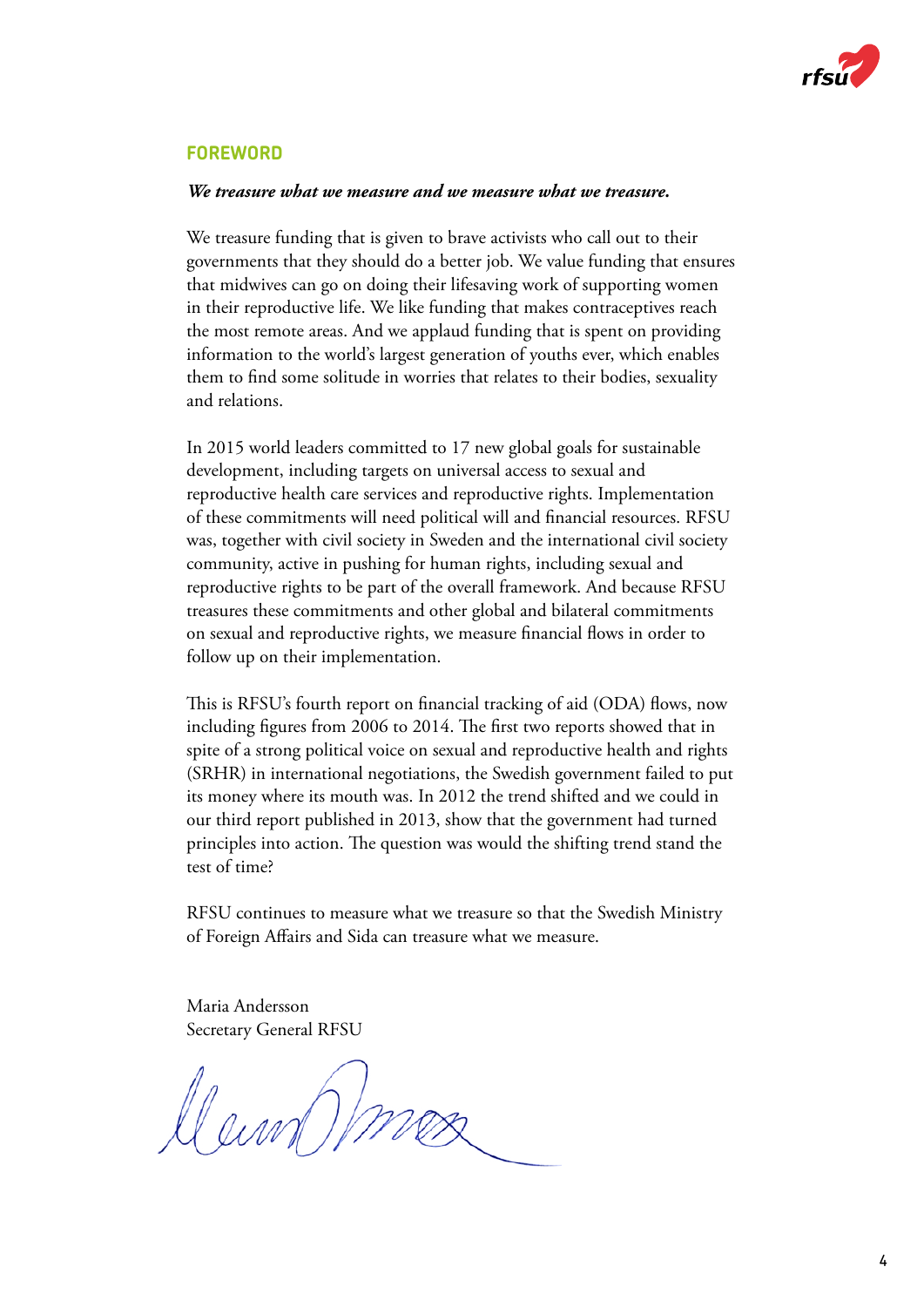

#### **SUMMARY**

The year 2015 marks a policy shift in the global agenda for sustainable development. Three high level meetings have taken place, with the purpose of bringing world leaders together to establish a common agenda. The future will tell if these commitments are translated into real changes in people's lives.

Commitments to fulfil women's reproductive rights and ensure universal access to sexual and reproductive health care services were included in the 17 global goals for sustainable development. At the Financing for Development conference in Addis Abeba, high-income countries committed (once again) to fulfil their promises to contribute to development by providing ODA. Not as the magic bullet, but as one of many solutions.

The UN reports that, out of the share high-income countries have committed to implement the Plan of Action from the UN International Conference on Population and Development, almost 11 billion US dollars were still missing in 2014.

Sweden has continued to place sexual and reproductive health and rights (SRHR) high in its development agenda. This report is RFSU's fourth report, which looks at SRHR disbursements within Swedish ODA. The purpose is to hold the Swedish government accountable to the SRHR commitments made.

The data available is primarily based on what Sida and the Ministry for Foreign Affairs report to OECD DAC. There is a certain amount of inconsistency in how this data is reported within Sida and the Ministry for Foreign Affairs. RFSU has in previous reports recommended better quality control of the data within Sweden's development cooperation. The challenges with the quality for the data still stand and there is therefore a need to be cautious in interpretation of single data points.

However, because RFSU has collected the same type of data over a period of ten years, it is possible to make comparisons over time to identify trends. In 2014, the total Swedish aid to SRHR amounted to 2.6 billion SEK, which is lower than was reported in the previous report for 2012 when it peaked. However, in both 2013 and 2014, Sweden distributed higher amounts of funding to SRHR compared to before the year of 2012, suggesting a long-term shift in funding priorities.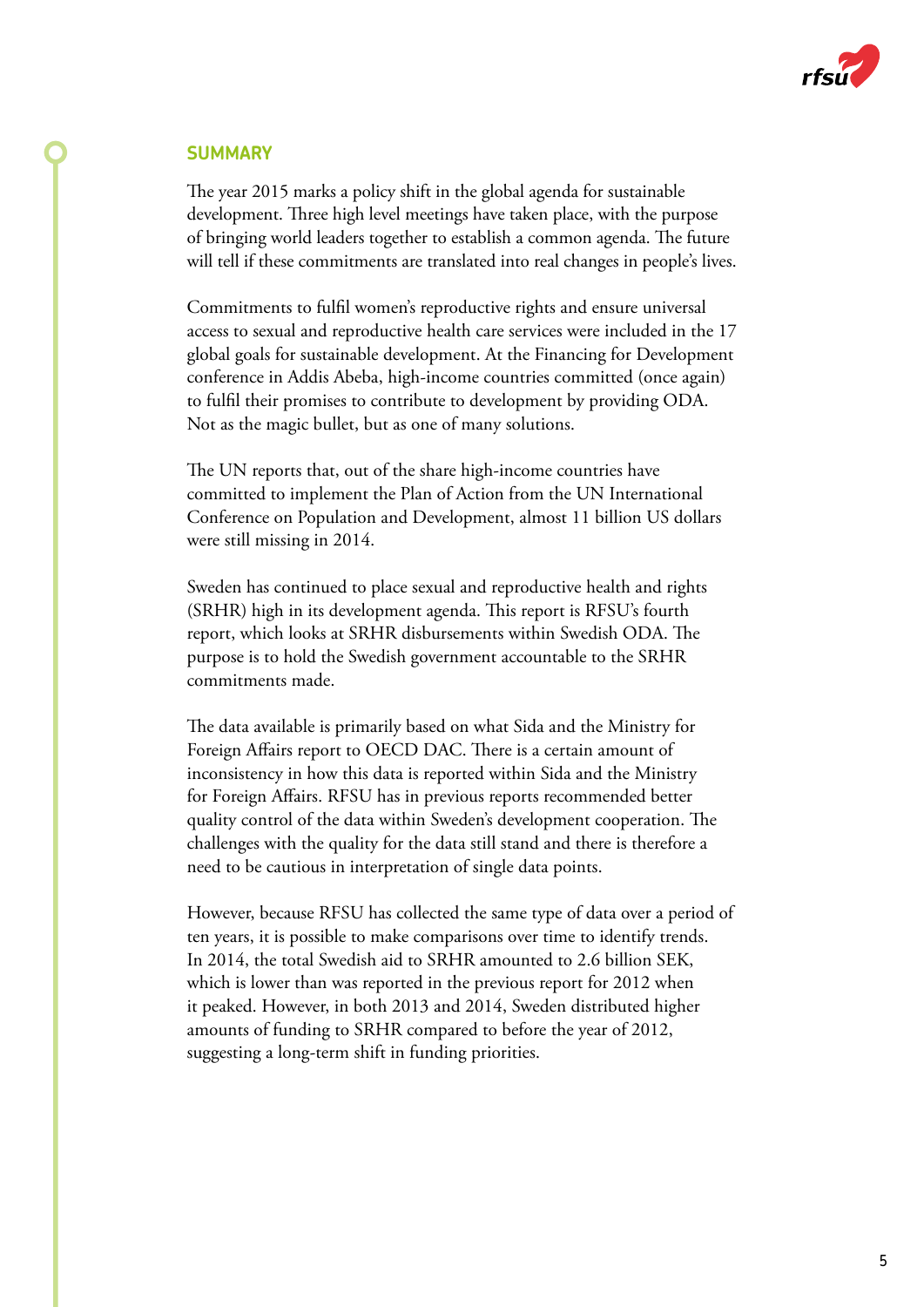

The share of funding channelled to SRHR out of Sweden's total aid disbursements in 2014 is around six per cent, which is about the same level Sweden has had since 2009.

#### **Recommendations**

- Sweden should increase funding to SRHR in order to reach at least 10 per cent of ODA.
- Ensure a better quality control of data within funding reporting systems mechanisms.
- Incorporate an increase of funding to SRHR as a strategy to achieve the Action Plan for Feminist Foreign Policy, presented in November 2015.
- As part of the Swedish Prime Minister's commitments within the **High Level Global Group for Implementation of the Sustainable Development Goals** ensure that the "SRHR targets", such as the target 3.7 on sexual and reproductive health services and target 5.6 on reproductive rights are fully funded.
- Establish better reporting mechanisms for SRHR in order to track funding in areas that are not covered in this report, such as humanitarian response as well as governance, democracy, human rights and gender equality.

#### **AIM**

One of the most important roles of civil society is to hold governments accountable. The Swedish government has made several commitments to position SRHR as a political priority. These reports aim to regularly analyse government ODA spending on SRHR as one of many measurements of fulfilling that commitment. This report does not however cover important issues of either policy dialogue, geographical priorities, quality or results of the financial support provided.

RFSU argues that at least 10 per cent of ODA should be spent in support of SRHR by any government that claims to be an SRHR champion.

This report also aims to give an overview of global funding for SRHR.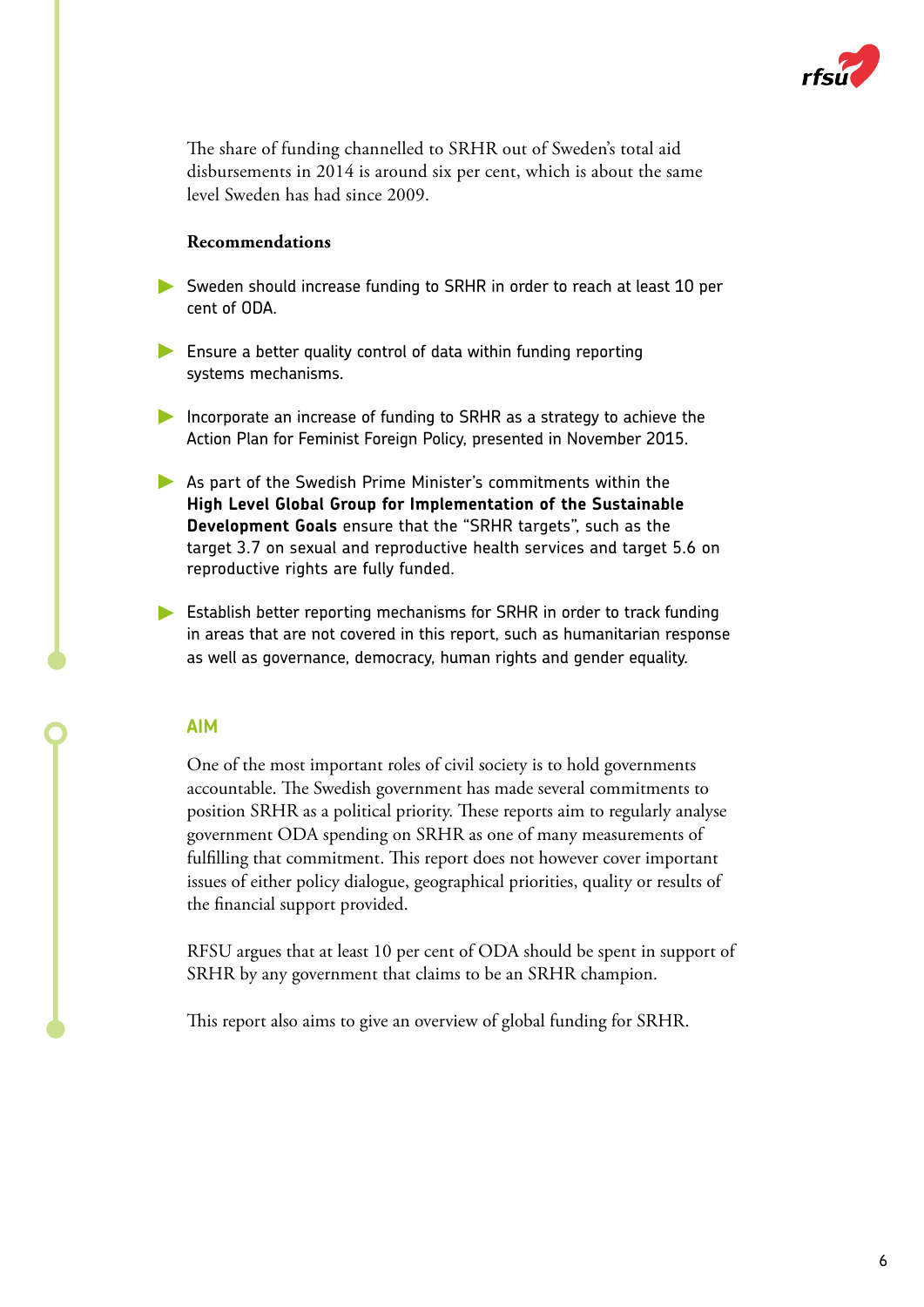

#### **METHOD**

Every year, Sida and the Swedish Foreign Ministry provide statistics to the Organization for Economic Cooperation and Development (OECD) on how much Swedish development assistance amounts to and how it is distributed. These numbers are reported in a system based on different sector categories. Most of the data that RFSU bases its calculations on come from this data.

There are some concerns with regards to the quality of this data. There is a risk of subjectivity in the assessment by each civil servant's interpretation of what support falls under which sector. The system also leads to overreporting on current policy priorities. This is not specific for SRHR but, as in previous reports, RFSU recommend a better quality control of data within Sweden's development cooperation.

However, because RFSU has collected the same type of data over a period of ten years, it is possible to make comparisons over time to identify trends.

Some of the sectors that are included are directly linked to areas that can be captured within the SRHR concept, for example *reproductive health*. These sectors are included without adjustment.

Other sectors such as education and health include SRHR components, for example *education of health staff*. The Netherlands Interdisciplinary Demographic Institute (NIDI) under the Resource Flows Project<sup>1</sup> has calculated an average percentage of the different sectors, which can be attributed to SRHR. As an example, of the total amount reported as *education of health staff*, 25 per cent is considered SRHR, and consequently this per cent has been used in this report.

In addition to Sida's bilateral support, the Ministry for Foreign Affairs has the main responsibility for core support to multilateral organizations. The support to organizations that work exclusively with SRHR, such as UNFPA, or HIV and AIDS, such as UNAIDS, counts fully as SRHR. For other organizations such as UNICEF and the World Bank, which only partly work with SRHR, RFSU uses weights produced by NIDI.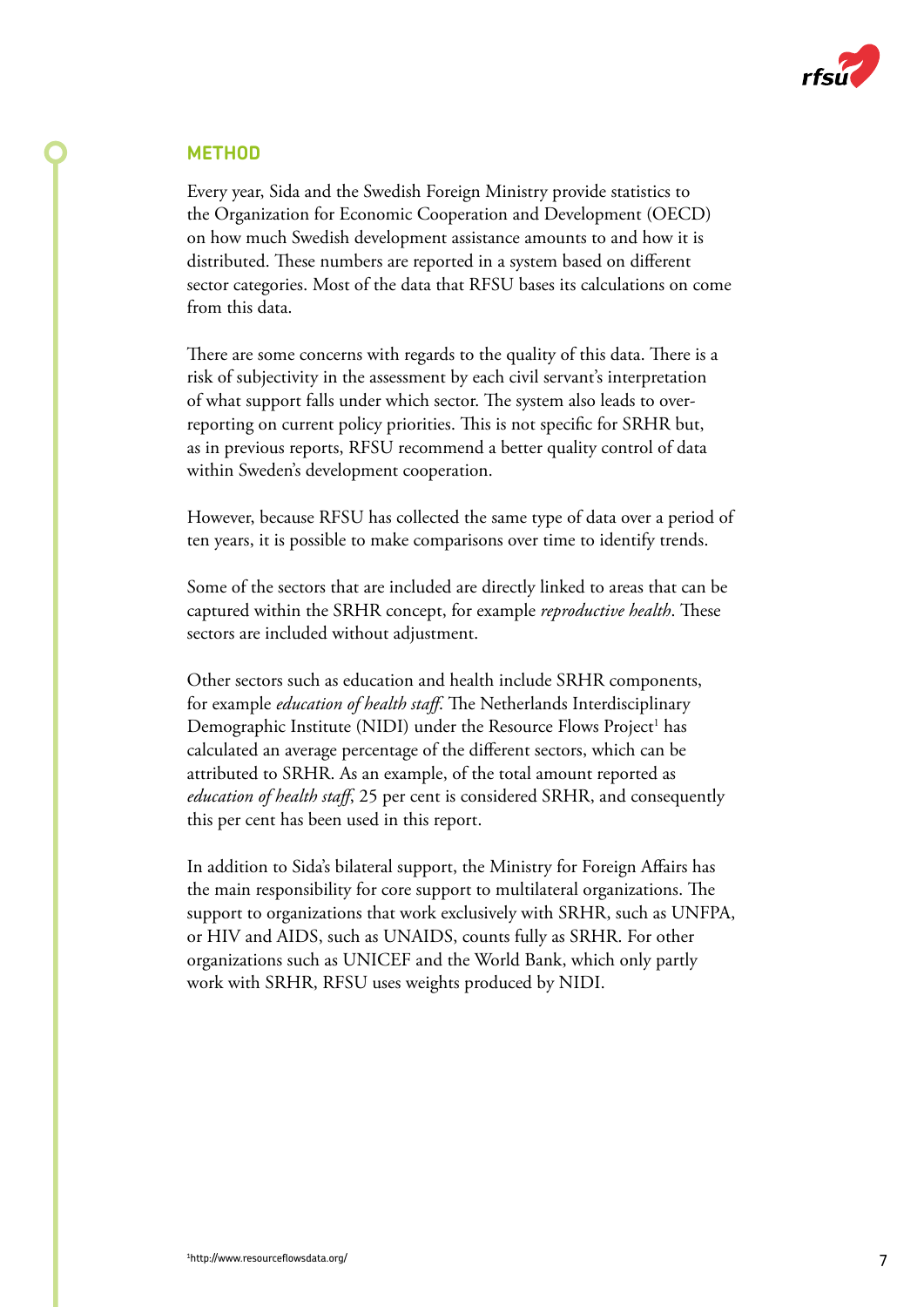

Between 2006 and 2007 NIDI changed the proportion that counts as SRHR from the World Bank and UNICEF from 15 and 16 per cent to 2 and 9 per cent respectively. In order to compare these two years, however, RFSU choose to use the 2007 share also in 2006.

RFSU bases its calculations on Nidi's estimates because these are the same estimates used by UNFPA's global reporting<sup>2</sup> and allows comparability between countries as reported in for example the report Euromapping<sup>3</sup>.

All percentages used are reported under each sector/organizational support in the table in annex 1 of this report.

In 2006 the Ministry of Foreign Affairs did not report to the OECD in accordance with the sector template that was used later on. However, RFSU has included the individual contributions that were later reported according to these sectors.

The support to the Global Fund for Tuberculosis, Malaria and HIV/AIDS is based on a multi year agreement. For consistency and long-term analysis, the calculations in this report are based on planned yearly distributions within these agreements.

Efforts aimed at strengthening lesbian, gay, bisexual and transgender rights are based on the information Sida has collected and provided to RFSU.

Since 2011, Sida administers and distributes some of the multilateral core support that the Ministry for Foreign Affairs is responsible for. This support is however still reported in the Foreign Ministry's section in the table in Annex 1.

It is worth noting that the figure of total aid indicated in the table in annex 1 is based on actual expenditure, that is the reported figure to OECD DAC, and not the budget allocation outlined in the budget proposition. This is consistent with the other figures indicated for each sector and organization, which are also based on what Sweden has reported as expenditure to OECD DAC. In 2014, the result is four billion more than the budget allocation and as a consequence Sweden reported more than one per cent ODA to OECD DAC. This in turn should be taken into consideration when looking at the share of SRHR this particular year. The reported result includes everything Sweden defines as ODA, including in-donor refugee costs, EU contributions and administration costs.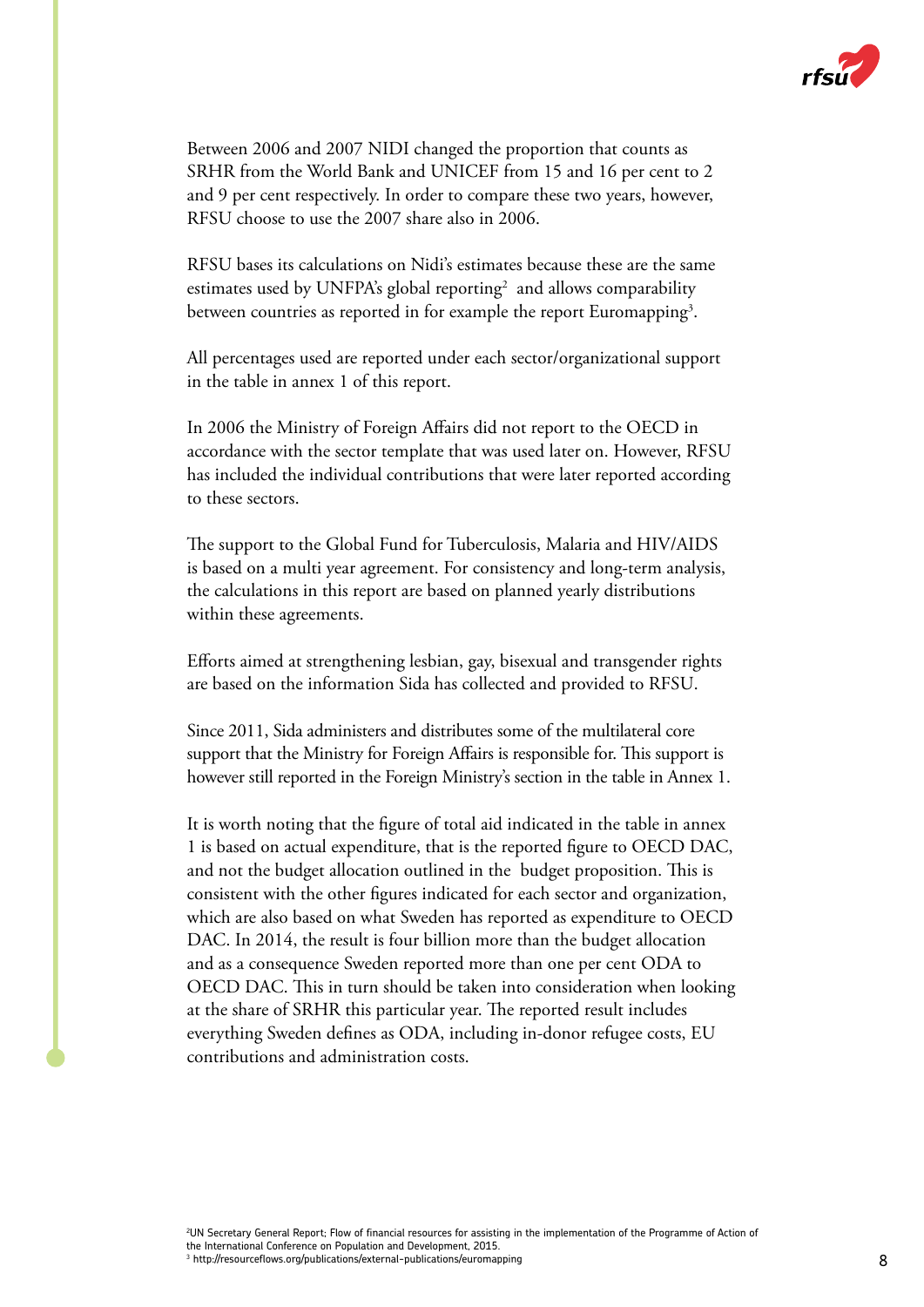

# **WHAT IS SEXUAL AND REPRODUCTIVE HEALTH AND RIGHTS?**

SRHR basically means the right to decide over one's own body, sexuality and reproduction.

Sexual and reproductive rights are based on internationally protected human rights. Countries must therefore comply with international human rights standards and principles in fulfilling their obligations to take legislative, policy, and other measures to realize these rights.

SRHR include a diversity of issues, all linked to sexuality and reproduction. They include the right to services such as contraceptives, maternal health care, as well as information and counselling, including comprehensive sexuality education for young people.

SRHR also include addressing social and discriminatory practices that violates rights such as early and forced marriage and sexual and gender-based violence, social control of young boys and girls, and women often result in limited power and influence over their own bodies and consequently their lives.

Sexuality is also about positive choices in life, about passion and joy. It is about the right to have and express your sexuality and decide freely with whom you want to have sex, irrespective of age, gender or sexuality - as long as that decision does not infringe on another individual's rights.

Access to modern contraceptives is a means for young girls and boys, women and men to make empowering decisions about their own lives. It offers the possibility of having a safe and enjoyable sex life, the possibility to complete secondary and tertiary education and increase the options of accessing the labour market. Currently, 225 million women lack access to modern contraceptives. If all women who wanted to avoid pregnancy had access to contraceptives the proportion of unwanted pregnancies would fall, which in turn would mean that 79,000 women's lives could be saved annually as a direct result of lower maternal mortality rates $4$ .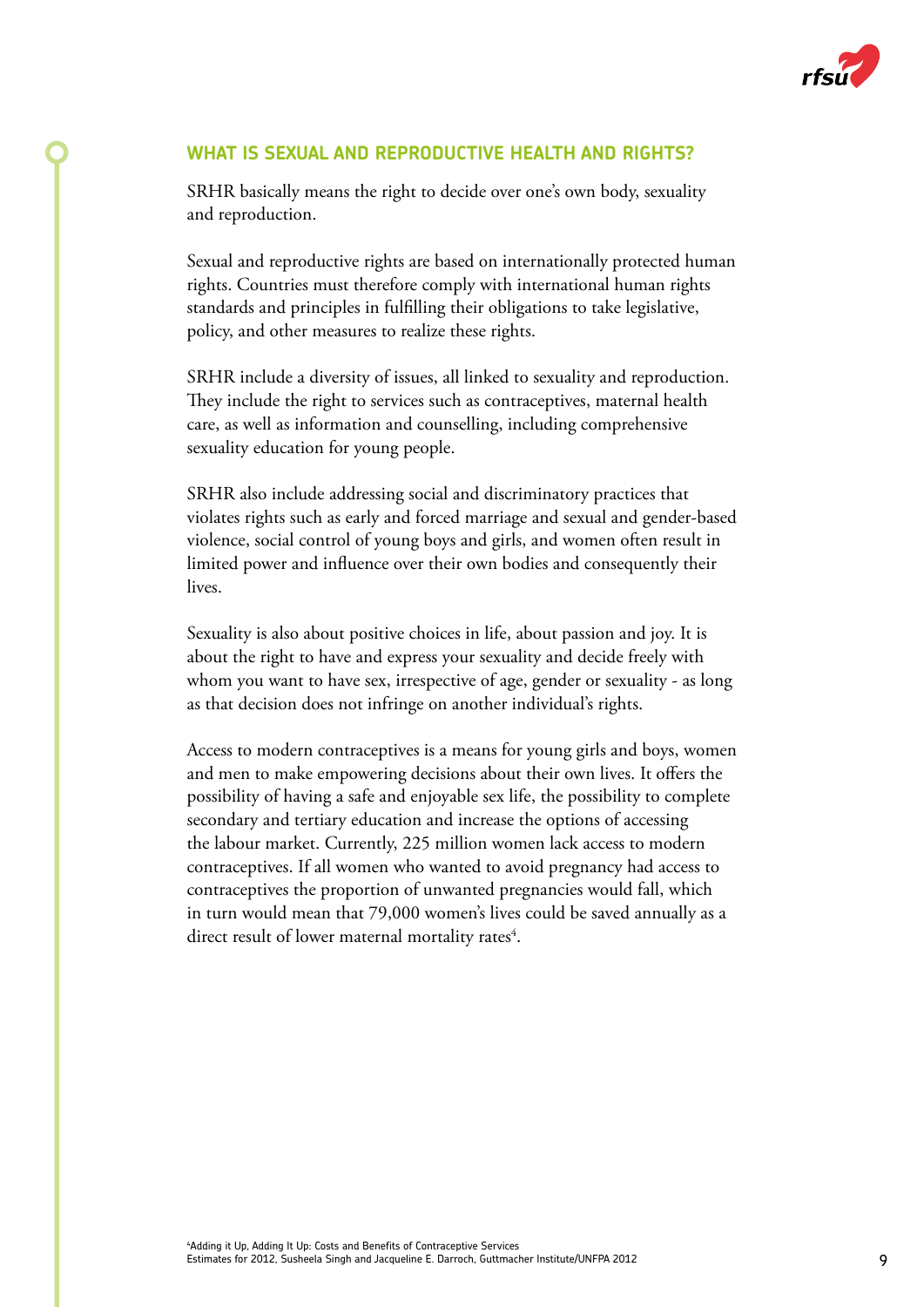

Pregnancy and childbirth remain the single largest cause of death for young women in low-income countries. Even though maternal mortality has decreased substantially in the last two decades, an estimated 830 women die every day from pregnancy-related complications and 99 per cent of these women live in low- and middle-income countries. For every woman who dies a maternal death, an estimated 20 women experience maternal illness or morbidity<sup>5</sup>.

Almost 40 per cent of the world's population live in countries with highly restrictive abortion laws<sup>6</sup>. Despite a positive trend toward liberalized abortion laws globally, gaps in the implementation of these laws and procedural barriers are still major impediments for women to access safe abortion. According to WHO, 21 million unsafe abortions take place every year and as many as 47,000 women die every year. Almost all of these deaths occur in low- and middle-income countries, and the vast majority of these deaths are avoidable. Abortions are safe when performed with legally available, modern medical practices7 . Making abortion illegal does not reduce the number of abortions; it merely increases the risk of unsafe abortions.

Lesbian, gay, bisexual, transgender and queer (LGBTQ) persons are persecuted all over the world to varying degrees. In almost 80 countries, same-sex relations are criminalized and in some of countries, the sanction is the death penalty. A number of countries prohibit "propaganda" or "promotion" of homosexuality. In most countries, transgender people are denied legal recognition, and the possibility of medical care or gender transformative care is denied<sup>8</sup>.

Young people have the right to comprehensive sexuality education. More than 1.8 billion people in the world are between 10 and 24 years of age<sup>9</sup>. They are, or will soon be, sexually active. They have the right to obtain information and discuss safer sex and relationships.

<sup>5</sup> http://www.who.int/mediacentre/factsheets/fs348/en/

<sup>6</sup> Center for Reproductive Rights: A Global View on Abortion Rights. http://www.reproductiverights.org/sites/crr.civicactions.net/files/ documents/WAM\_GlobalView\_2014%20EN\_0.pdf

<sup>7</sup> WHO; Unsafe abortion: global and regional estimates of the incidence of unsafe abortion and associated mortality in 2008 http:// apps.who.int/iris/bitstream/10665/44529/1/9789241501118\_eng.pdf 8 rfsl.se

<sup>9</sup> UNFPA, Sate of the World Population; The Power of 1.8 billion, 2014, https://www.unfpa.org/sites/default/files/pub-pdf/EN-SWOP14-Report\_FINAL-web.pdf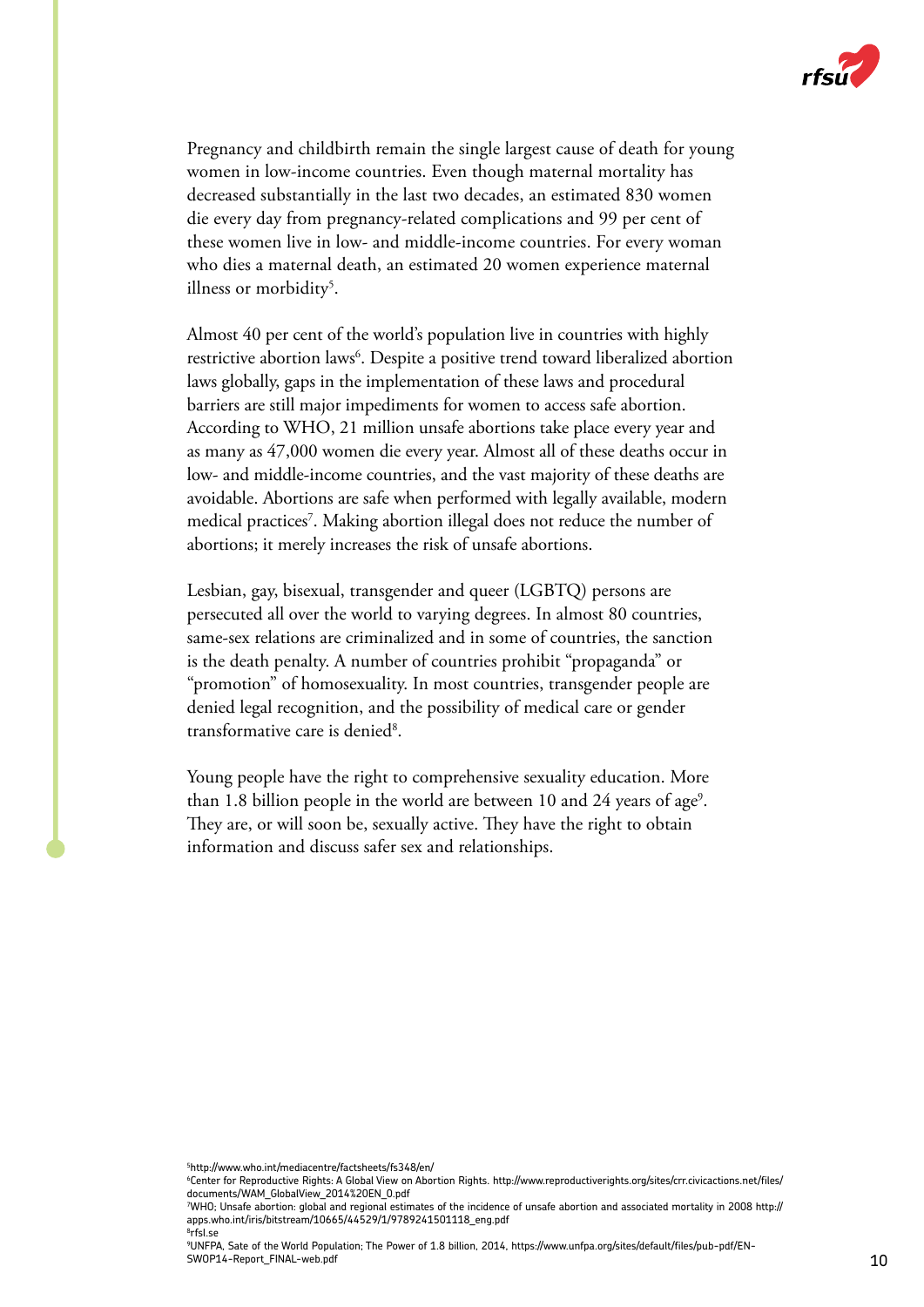

#### **WHY TEN PER CENT?**

As described in the chapter below on global finances, funding of SRHR from high-income countries needs to double. Even though there has been some progress, in some areas even great leaps of successes, the unmet need for contraception in low- and middle-income countries and human rights violations are immense. The Swedish government has made SRHR a policy priority, but a credible policy commitment must be followed up with funding.

With three high-level meetings on the 2030 Agenda, Financing for Development and Climate Change, the world has a new framework for sustainable development. There have been intense discussions in these processes on where the resources should come from in order to finance the agenda. It is clear that ODA will only be one of many financing instruments needed, but nevertheless, in some countries and contexts, it is and will remain a very important one over the next 15 years.

The ask for 10% of governments' ODA to be channelled to SRHR has been raised at several International Parliamentarians Conference on the Implementation of ICPD (IPCI), last time hosted by Sweden, in Stockholm in 2014.

Contrary to the situation in many donor countries, there is firm support in Sweden among parliamentarians and the general public to support sexual and reproductive health and rights. Issues such as abortion rights, comprehensive sexuality education, LGBTQ persons' rights, and contraceptives, including to young people are still considered controversial by many. This gives the Swedish government a unique opportunity to assume the global leadership role. Dedicating at least 10 per cent of the ODA is a clear signal of such an ambition. It was therefore encouraging to hear that the Ministry or Foreign Affairs has used this benchmark as an internal goal, something that was declared at a health-stakeholders' meeting in  $2013^{10}$ .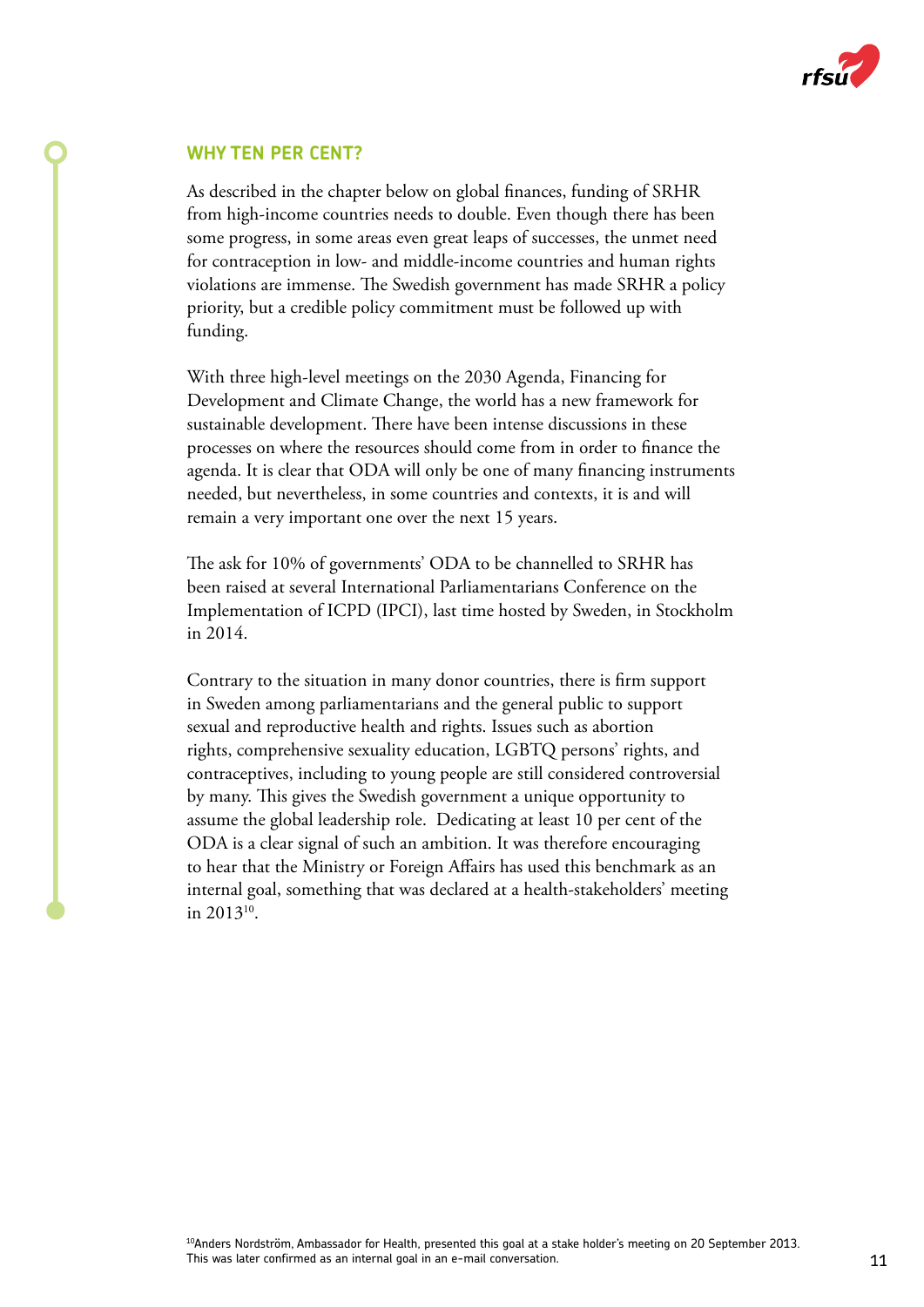

# **THE GLOBAL GOALS FOR SUSTAINABLE DEVELOPMENT**

In September 2015, world leaders agreed on 17 universal goals for sustainable development. Although all goals are interlinked, two goals explicitly refer to SRHR.

**Goal 3** - Ensure healthy lives and promote well-being for all at all ages, include the following targets:

- **3.2** By 2030, reduce the global maternal mortality ratio to less than 70 per 100.000 live births
- **3.3** By 2030, …end the epidemics of AIDS…
- **3.7** By 2030, ensure universal access to sexual and reproductive health service, including for family planning, information and education, and the integration of reproductive health into national strategies and programmes
- $\blacktriangleright$ **Goal 5** - Achieve gender equality and empower all women and girls, include a target on reproductive rights:
	- **5.6** Ensure universal access to sexual and reproductive health and **reproductive rights**, as agreed in accordance with the Programme of Action of the **International Conference on Population and Development**  and the **Beijing** Platform for action and the outcome documents of their review conferences.

Other relevant goals for SRHR include goal 4 on education and goal 16 on justice and particular target 16.b on *promoting and enforcing non-discriminatory laws and policies for sustainable development.*

Continued work is needed to decide on relevant indicators that capture the full scope of SRHR, and to establish comprehensive accountability mechanisms. But the Agenda 2030 needs to be financed, and even though ODA will have a limited role to play in many countries it will still be key and absolutely crucial to the people living in low-income countries.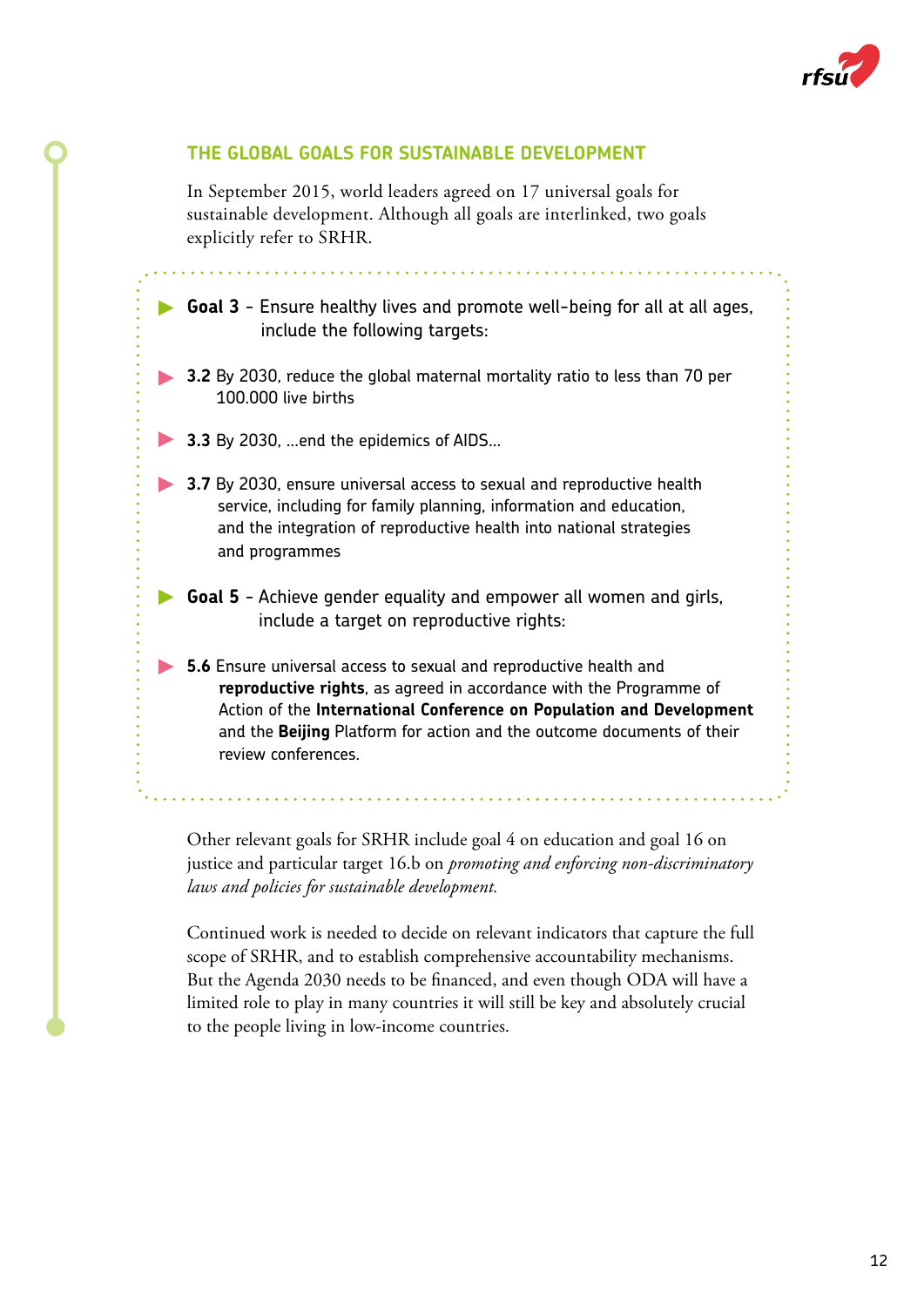

# **GLOBAL FINANCES ARE NOT MEETING THE NEEDS**

At the Financing for Development Conference in Addis Abeba in July 2015, participating countries recommitted to achieve the target of 0.7 per cent of gross national income for ODA, and 0.15 to 0.20 per cent for least developed countries<sup>11</sup>. With a commitment of one per cent to ODA, Sweden officially exceeds that target. However, criticism has increasingly been levelled against Sweden that this figure is eroded when a larger proportion is being spent in Sweden and not in poor countries, as ODA to a greater extent is used to cover costs related to the reception of asylum seekers in Sweden.

At the ICPD conference in 1994, the international community agreed that two thirds of the cost for implementing the Programme of Action, should be mobilized by the developing countries themselves and one third, from the international community.

According to the latest OECD DAC figures, the total ODA reached 134.8 US billion in 2013. Until recently, UNFPA, through the research institute NIDI, calculates every year global funding to implementation of ICPD Programme of Action. Their estimates are based on the same methods used in this report (apart from the LGBTQ support, which RFSU adds). The latest report shows that the percentage of the total ODA that donor countries as a group contributed to what is defined as "population assistance" was 7.8 per cent in 2013, down from 7.9 per cent in 2012. There are significant variations, from 0.07 per cent to 19.53 per cent<sup>12</sup>.



#### **GLOBAL EFFORTS ON POPULATION ASSISTANCE (2009-2011)** (As percentage of ODA). Source: UNFPA Resource Flaws Project Database

11http://www.un.org/esa/ffd/wp-content/uploads/2015/08/AAAA\_Outcome.pdf <sup>12</sup>UN Secretary General Report; Flow of financial resources for assisting in the implementation of the Programme of Action of the<br>International Conference on Population and Development, 2015.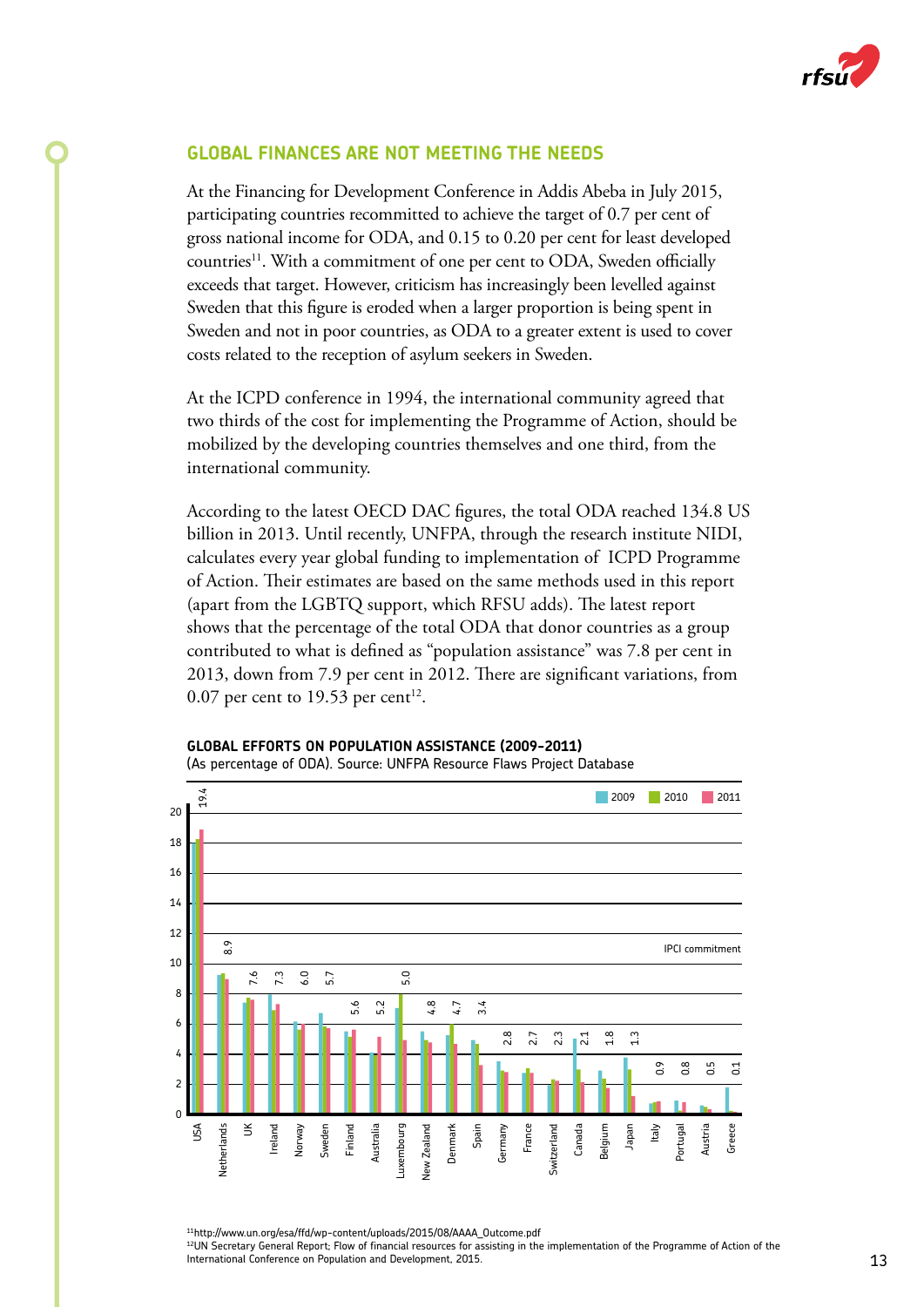

The report Euromapping<sup>13</sup> presents the table above on funding to implementation of ICPD based on the same data from the Resource Project as RFSU's report. Euromapping includes a comparison between donor's funding to SRHR as share of ODA14. In the latest data available, which is for 2009- 2011, Sweden comes in sixth place.

ODA has continued to increase, although at a slower rate than in the past. The estimates presented by the UN suggest that funding for implementation of ICPD Programme of Action had increased to 12.3 billion US dollars in 2014, and a further increase to 12.9 billion US dollar is projected for 2015.

The UN estimates that by 2014, 69.6 billion US dollars are needed to implement the ICPD Programme of Action.

|                                            | 2009    | 2010    | 2011    | 2012    | 2013    | 2014   | 2015   |
|--------------------------------------------|---------|---------|---------|---------|---------|--------|--------|
| Global                                     | 48 980  | 64 724  | 67 762  | 68 196  | 68 629  | 69 593 | 69810  |
| Sexual/reproductive health/family planning | 23 454  | 27 437  | 30 712  | 32 006  | 32 714  | 33 284 | 33 030 |
| - Family planning, direct costs            | 2 3 4 2 | 2 6 1 5 | 2 9 0 6 | 3 2 0 9 | 3 5 2 9 | 3866   | 4097   |
| - Maternal health, direct costs            | 6 1 1 4 | 7868    | 9488    | 11 376  | 13 462  | 15 746 | 18 002 |
| - Programme and system, related costs      | 14 999  | 16 954  | 18 3 19 | 17422   | 15 7 23 | 13 672 | 10 931 |
| <b>HIV/AIDS</b>                            | 23 975  | 32 450  | 33 107  | 33 951  | 34 734  | 35 444 | 36 189 |
| Basic research/data/policy analysis        | 1551    | 4837    | 3 9 4 3 | 2 2 3 9 | 1 1 8 1 | 864    | 591    |

#### **Updated cost estimates for the implementation of the Programme of Action, by subregion: 2009 - 2015 (Millions of United States dollarns)**

According to the commitments made in the ICPD Programme of Action, donor governments should contribute one third of this amount, adding up to more than 23 billion US dollars. This means that the world was almost 11 billion US dollars short in 2014.

The largest share of financing for SRHR comes from low- and middleincome countries themselves. Consumer spending as measured by out-ofpocket expenditures represents the largest part of domestic resources spent on population activities. Low- and middle income countries are currently funding more than 3/4 of population-related expenditures, and private consumers in many of those countries are spending more than half of their domestic resources on out-of-pocket expenditures. Placing the largest burden of costs on individuals living in the poorest countries is a major reason people are kept in or fall back into poverty<sup>15</sup>.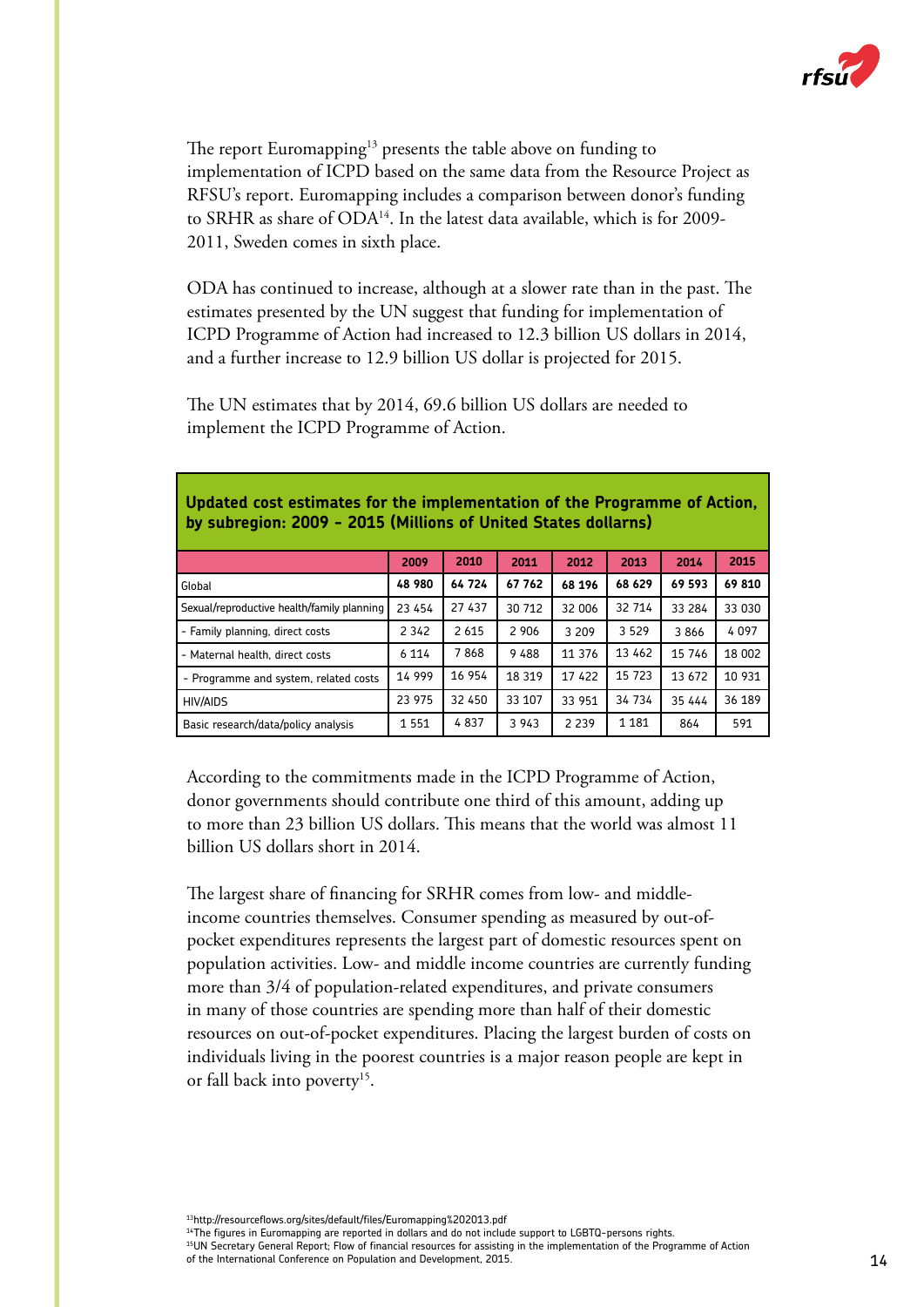

Investing in SRHR may seem costly at the first glance but is in fact very cost-effective. Spending one dollar on contraceptive services reduces the cost of pregnancy-related care, including care for women living with HIV, by \$1.47.

The Guttmacher Institute and UNFPA report the dramatic benefits of full universal access to modern contraceptives and the positive consequences if all pregnant women and their newborns received care at the standards recommended by WHO. Compared with the current situation,

- Unintended pregnancies would drop by 70%, from 74 million to 22 million per year;
- Maternal deaths would drop by 67%, from 290,000 to 96,000;
- Newborn deaths would drop by 77%, from 2.9 million to 660,000;
- The burden of disability related to pregnancy and delivery experienced by women and newborns would drop by two-thirds; and
- Transmission of HIV from mothers to newborns would be nearly eliminated achieving a 93% reduction to 9,000 cases annually<sup>16</sup>.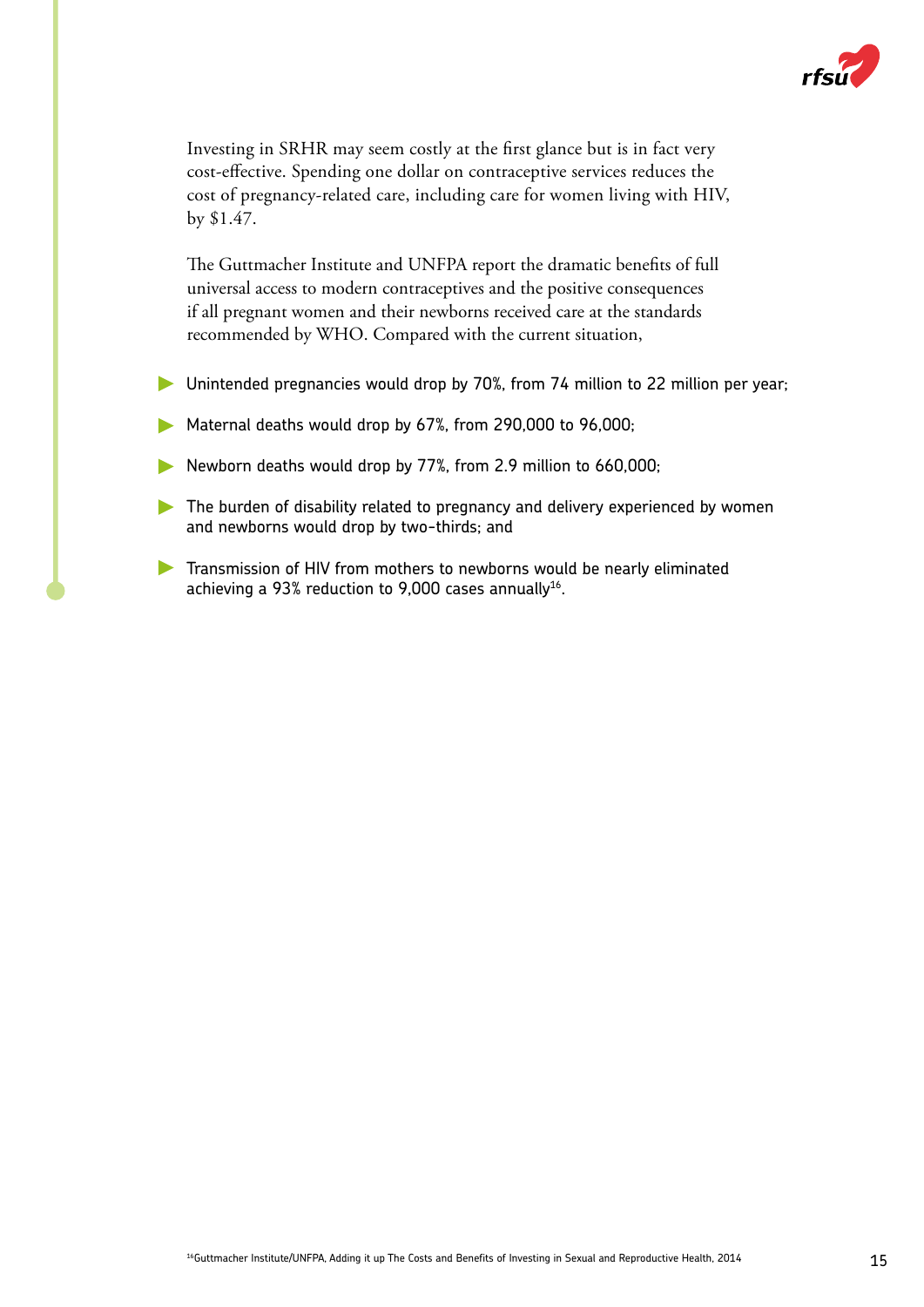

# **SWEDISH POLITICAL COMMITMENTS**

In 2005, Sweden adopted an international policy on SRHR, listing a number of priority-areas such as safe abortion and LGBTQ person's rights. Since 2004, SRHR has been listed as a priority, either in itself or in the area of gender equality. This means that three consecutive governments have included SRHR as a main priority for development cooperation. In the government's letter of intent to the parliament about policy coherence for development in 2008 and 2010, SRHR was listed as an important area under the policy priority named "oppression."

The current government has demonstrated a continued political commitment by including SRHR as one of the areas under the priority of gender equality in its budget proposal for 2016. SRHR is also prominent in the area of social development/health.

Sweden often negotiates through the EU, which in itself poses challenges because of strong opposition from member states. In May 2015 the Council, much due to a strong push from Sweden and other likeminded, adopted conclusions on Gender in Development<sup>17</sup>, which includes a strong position on SRHR. These conclusions may strengthen EU's voice in the global arena.

The Swedish government also successfully prioritised SRHR within negotiations during the Agenda 2030 process.

Recently, the Ministry of Foreign Affairs has also presented an action plan for its feminist foreign policy in which SRHR is listed as one of six priority areas<sup>18</sup>. How these new feminist policy commitments are translated into financial commitments, will be captured in RFSU's next report.

All these policy commitments serve as a good argument for securing also financial resources for implementation.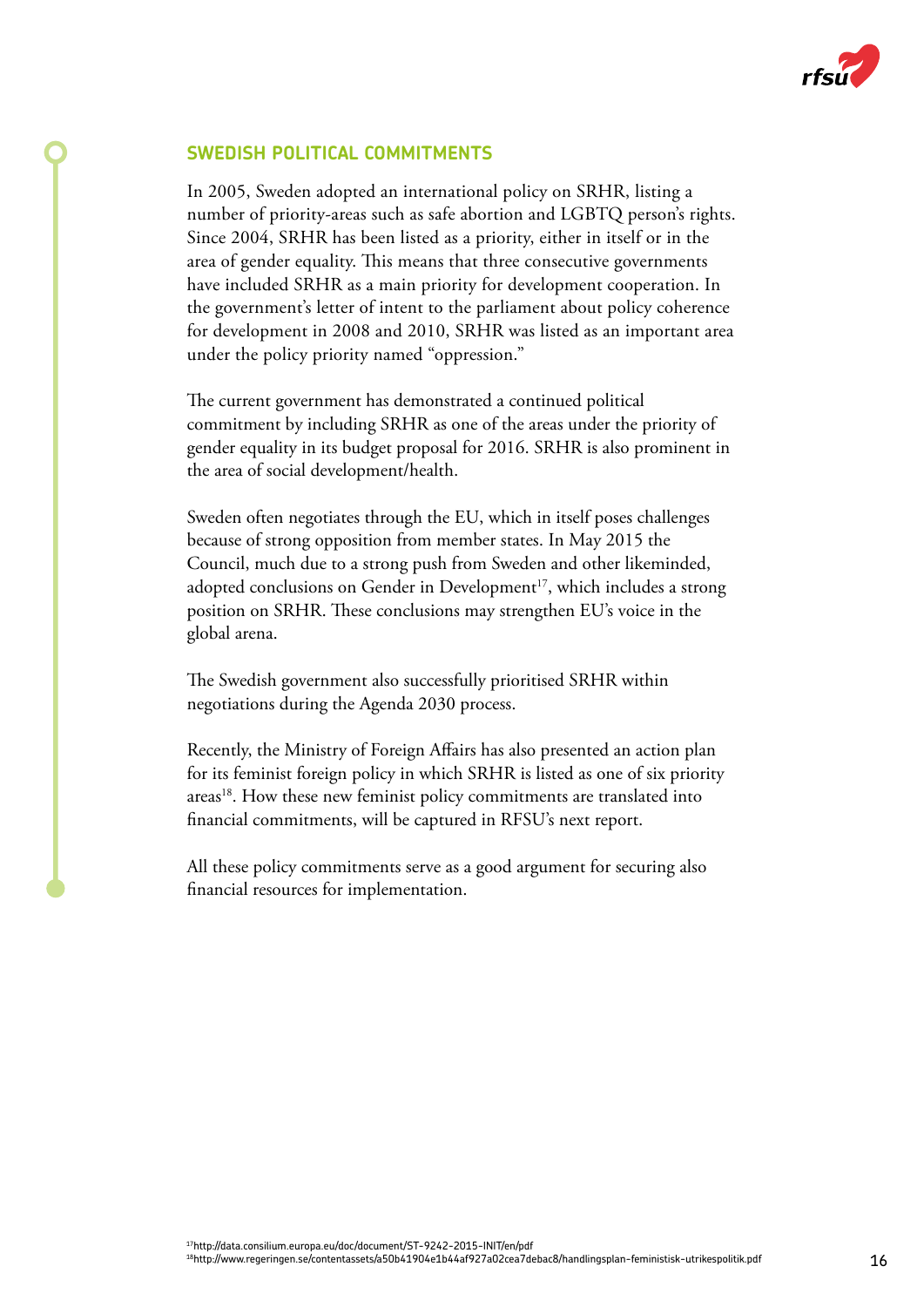![](_page_16_Picture_0.jpeg)

# **SWEDISH DEVELOPMENT COOPERATION TO SRHR**<sup>19</sup>

In 2014, the total Swedish aid to SRHR amounted to 2.6 billion SEK, which means that there has been a decrease since 2012, when funding reached its highest, but an increase since 2013. The year of 2012 was expected to be a peak due to large multi year disbursement. In both 2013 and 2014, Sweden distributed larger amounts of funding to SRHR then before the year of 2012, suggesting Sida and the Ministry for Foreign Affairs have stabilised funding at a higher level.

The total figure of 2.6 billion SEK includes assistance to HIV and AIDS, general support of health and education, LGBTQ rights, and support for reproductive health and rights, such as maternity care, safe abortion, and contraception.

![](_page_16_Figure_4.jpeg)

#### **Total disbursements (ODA) to SRHR from Sida and Ministry for Foreign Affairs 2006-2014**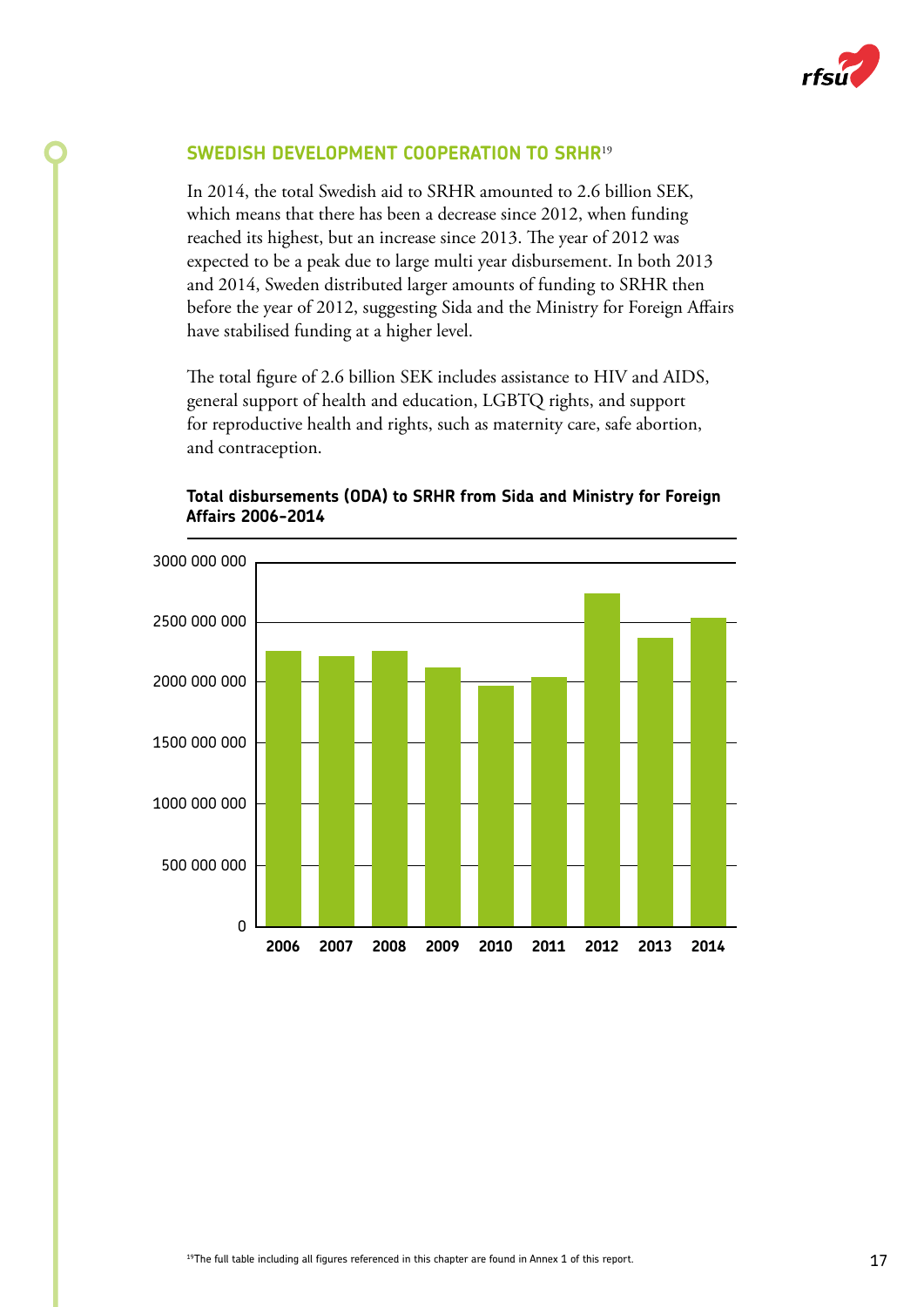![](_page_17_Picture_0.jpeg)

Ever since 2009, with the exception of 2012, the share of SRHR out of Sweden's total aid has remained steady around six per cent. This is true also for the last two years,  $2013$  and  $2014$ , which are new in this report<sup>20</sup>.

![](_page_17_Figure_2.jpeg)

Because Sweden reports in-donor costs associated with the reception of asylum seekers as ODA, less funding is available for development cooperation in low-income countries. In 2014, 7.5 billion  $SEK<sup>21</sup>$  from the ODA budget was spent on costs in Sweden related to the reception of asylum seekers. That means that Sweden spent almost three times as much aid in Sweden than on SRHR in OECD DAC listed countries.

If one looks at Sida alone over time, again with the exception of 2012, the share of SRHR out of the total expenditure result the authority reports is around six to seven per cent.

As mentioned the total figure of SRHR includes support for parts of the broader health sector and the education sector. If one looks at what's reported as "reproductive health" only, which is where targeted support of, for example, contraceptives and abortion rights are included, we also see a continued higher support compared to the situation before 2012. That year marks an exceptionally high disbursement level, but the years that follow stay above one billion, compared to the situation before 2012 when the figure was around 800 million SEK. This indicates a commitment from both Sida and the Ministry for Foreign Affairs to increase financial support of SRHR.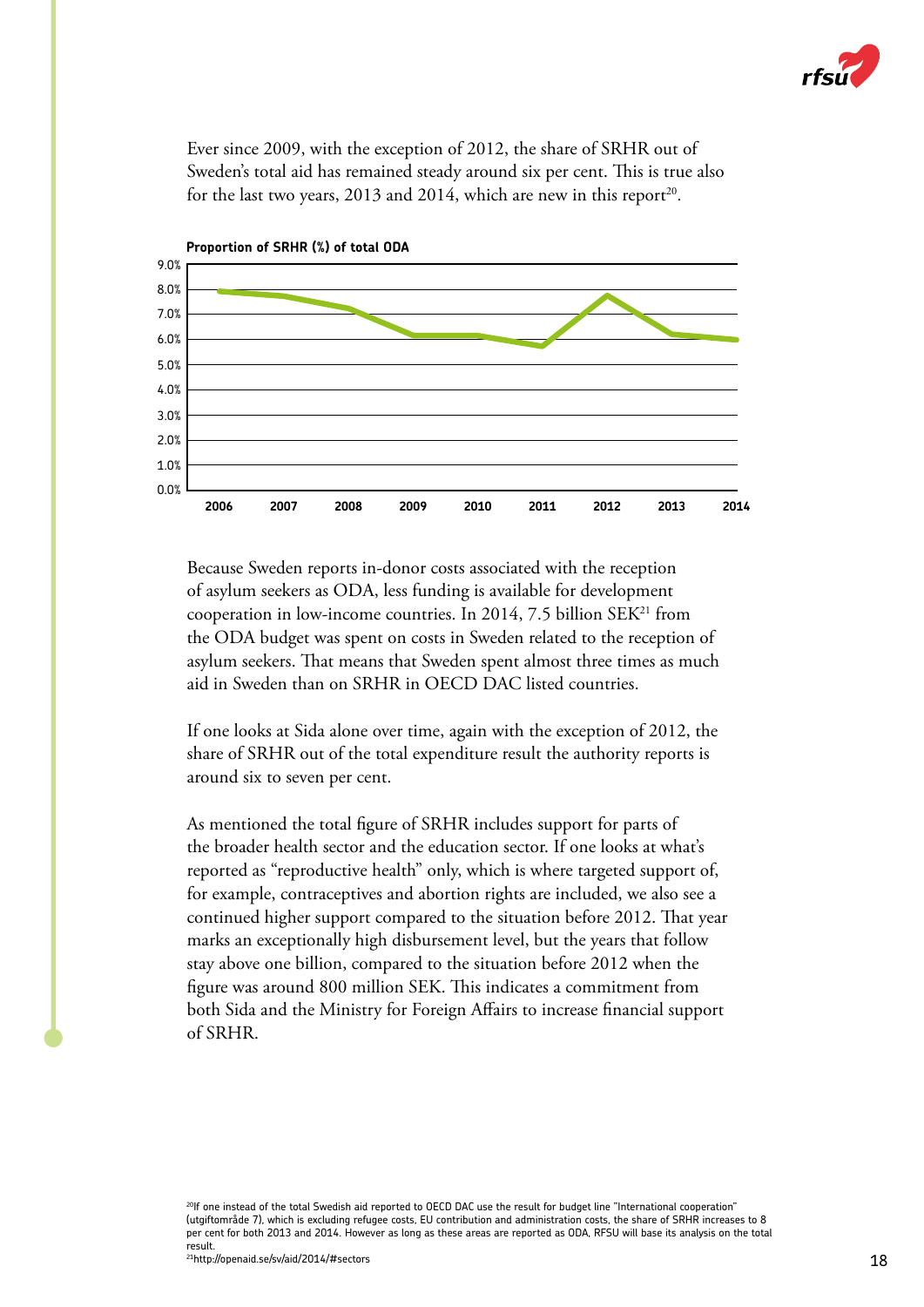![](_page_18_Picture_0.jpeg)

# **LGBTQ DIRECT SUPPORT**

The direct support to LGBTQ-persons has increased rather dramatically from 2013 to 2014, from 49 to 162 million SEK. This is according to Sida both due to larger new disbursement to for example the Global Equality Fund but also because previous smaller disbursements are now increasing due to more established cooperations between Sida and its partners. This implies an increased capacity and experience within Sida working with issues relating to LGBTQ. It should also be noted that the figures only capture direct support. Other forms of funding, through for example the more general civil society support, also include support to LGBTQ person's rights.

RFSU will not draw any long-terms conclusions based on one year, but we note with appreciation that Sida is moving in a positive direction.

### **SRHR IS FEMINIST FOREIGN POLICY IN ACTION**

The Swedish Feminist Foreign Policy underlines that sexual and reproductive health and rights are crucial to achieving gender equality and the full implementation of human rights for women and girls. In Sida's data-base, each project is indicated whether gender equality is a principal objective, a significant objective or not an objective at all. Out of the 196 projects listed under reproductive health, 129 reported gender equality as a principal objective and 64 reported that gender quality was a significant objective. The substantial linkages between SRHR and gender equality come as no surprise but the figures show that financing SRHR is a truly feminist action. Respecting sexual and reproductive rights is about changing gender norms, eliminating genderbased violence and ensuring that women have the rights and freedoms to make decisions regarding their own sexuality and reproduction. This in turn will undoubtedly lead to greater participation in the political and economic sphere.

#### **SRHR ARE HUMAN RIGHTS**

Because of limited human resources and a lack of existing mechanisms to track data, this report does not include support of SRHR in other sectors than health and education, unless they are listed as direct support to LGBTQ-persons rights. However, from a quick scan, it is clear that there are SRHR activities in for example "Governance, democracy, human rights and gender equality" that would be interesting to further analyse. In this sector we find a programme such as "Responsible Fatherhood & Promotion of Child Rights in Mozambique", which lists SRHR as a priority. Sida's bilateral support to BBC Media Action in Zambia, which purpose is to increase awareness of SRHR, is listed in the same sector.

We know that Sida is reviewing its approach to track SRHR components in these sectors and we look forward to the coming reports and follow up discussions.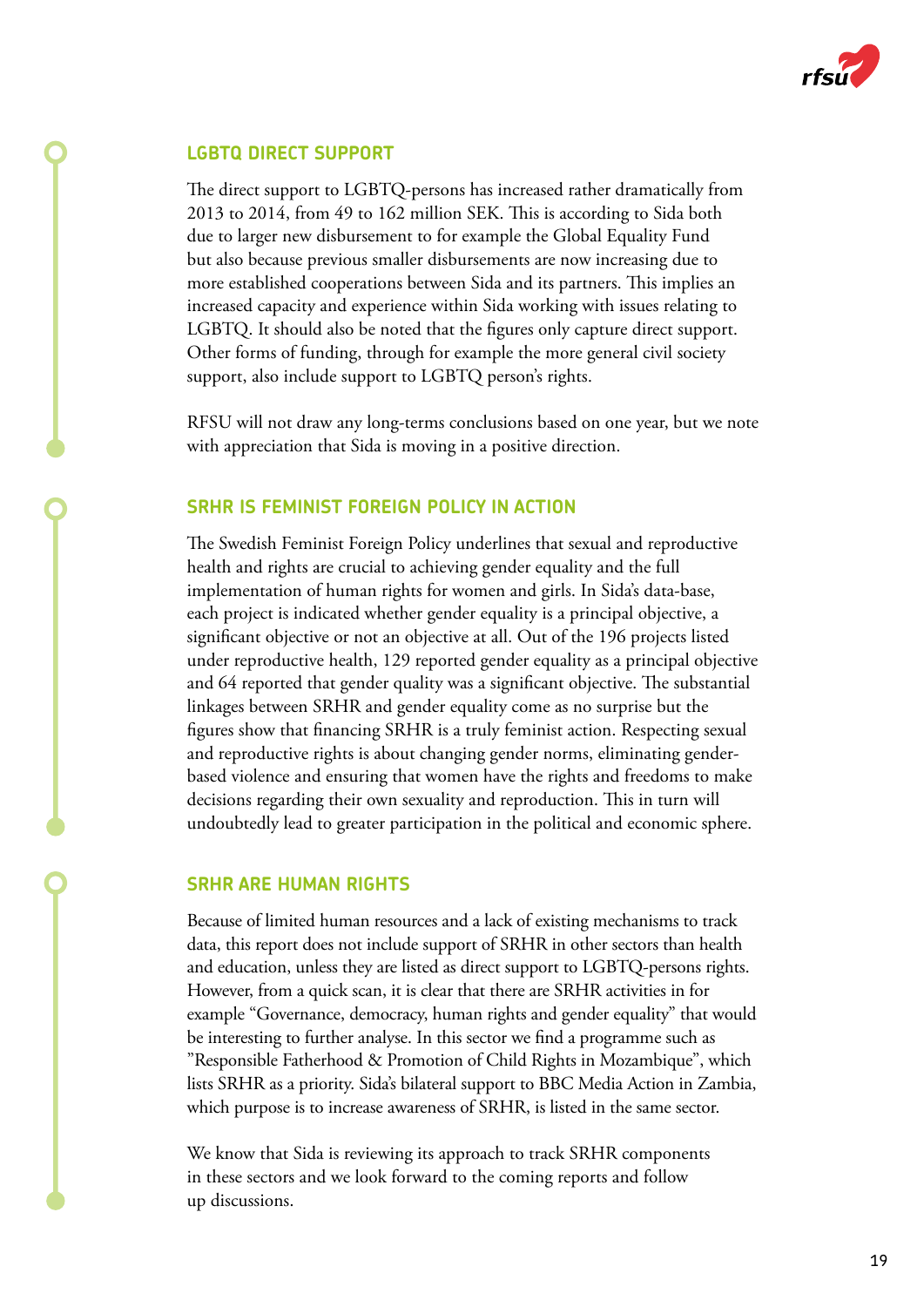![](_page_19_Picture_0.jpeg)

# **RECOMMENDATIONS**

- The increased funding to what is defined as "reproductive health" in the reporting to OECD DAC is a signal that both Sida and the Ministry for Foreign Affairs have made SRHR a financial priority. However, to reach the minimum demand of 10 per cent, Sweden would need to further prioritise funding to SRHR.
- While the transparency of data for development cooperation has improved the last years, the quality still remains problematic. If quality is questionable the means for accountability are weakened. As in previous reports, RFSU therefore recommends that Sida and the Foreign Ministry review their reporting mechanisms and improve their quality control.
- Matching the political priorities with financial commitments is key to deliver on the ambitious plan for a feminist foreign policy. A further increase of funding to SRHR should be seen as a strategy to achieve the targets in the Action Plan for Feminist Foreign Policy.
- The Swedish Prime Minister is a member of the High Level Global Group for Implementation of the Sustainable Development Goals. Part of this group's priorities should be to ensure that the "SRHR targets", such as the target 3.7 on sexual and reproductive health services and target 5.6 on reproductive rights are not missed out financially. Continued leadership in this field, will require Sweden to support their implementation substantially.
- This report does not include tracking of how much Sweden funds support SRHR in humanitarian response. However, as shown in the recent UNFPA State of the world Population<sup>22</sup>, SRHR need greater attention in this field. Given Sweden's priorities in both areas, greater linkages should be made. The Action Plan for a Feminist Foreign Policy describes actions in line with this suggested approach. Tracking funding within humanitarian assistance would be an important starting point.
- Further financial tracking of SRHR is needed. RFSU's tracking is limited to the OECD DAC reporting codes, which have advantages because they enable comparability. However, SRHR is also supported through other sectors, for example governance, democracy, human rights and gender equality. Better reporting mechanisms should be developed in order to track funding in these areas as well.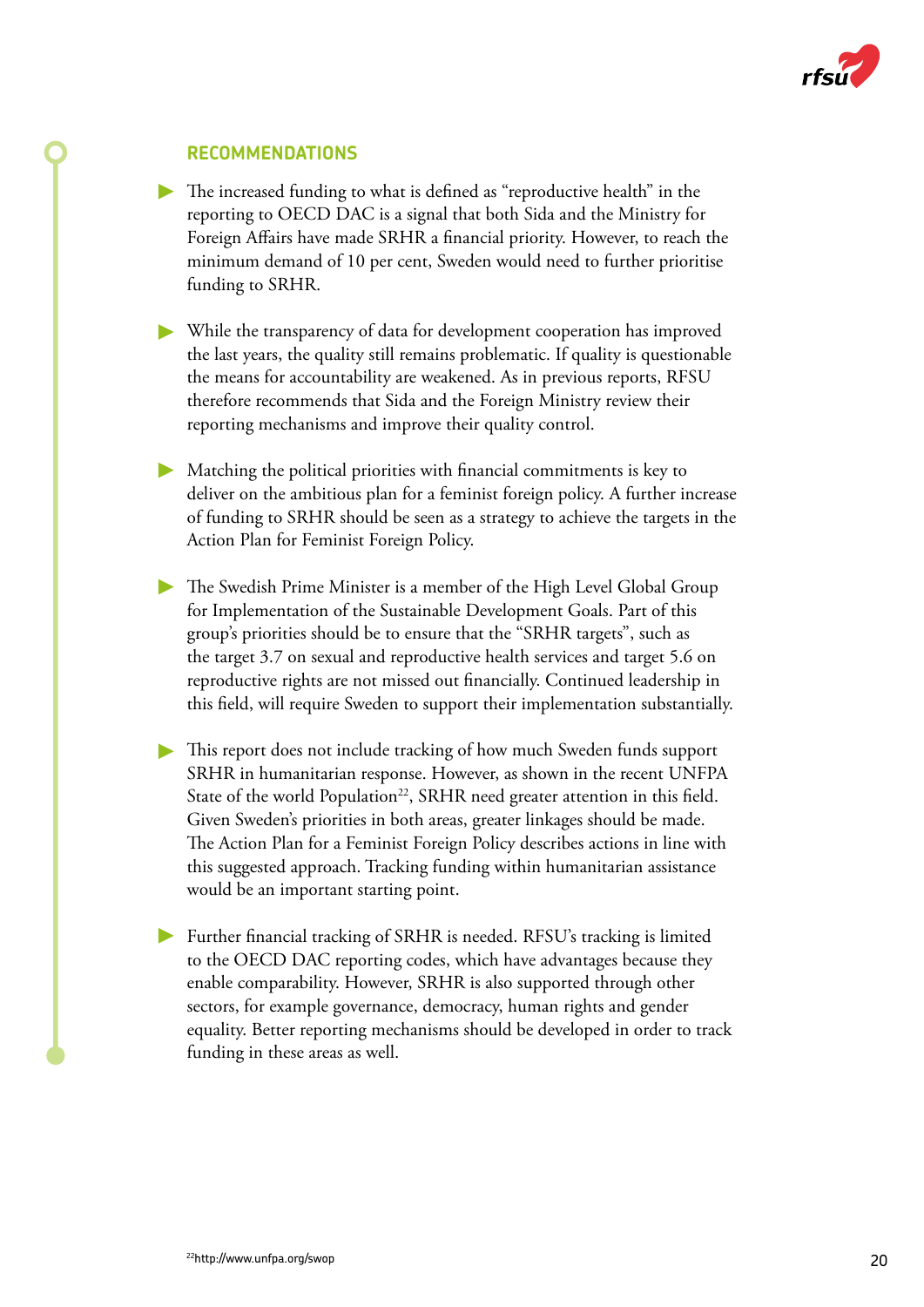![](_page_20_Picture_0.jpeg)

# **ANNEX 1.**

# **DISBURSEMENTS (ODA) TO SRHR FROM SIDA AND THE MINISTRY FOR FOREIGN AFFAIRS 2006-2014**

| Swedish International Development Cooperation Agency, Sida            |                |                |                |                |                |                |                |                |                |
|-----------------------------------------------------------------------|----------------|----------------|----------------|----------------|----------------|----------------|----------------|----------------|----------------|
|                                                                       | 2006           | 2007           | 2008           | 2009           | 2010           | 2011           | 2012           | 2013           | 2014           |
|                                                                       | <b>SEK</b>     | <b>SEK</b>     | <b>SEK</b>     | <b>SEK</b>     | <b>SEK</b>     | <b>SEK</b>     | <b>SEK</b>     | <b>SEK</b>     | <b>SEK</b>     |
|                                                                       |                |                |                |                |                |                |                |                |                |
| Reproductive health and rights                                        |                |                |                |                |                |                |                |                |                |
| 13010 Population policy and administrative<br>management              | 7842753        | 11 356 386     | 10 014 378     | $-639548$      | 0              | $\mathbf 0$    | 14 000 000     | 3 699 471      | 3 608 470      |
| 13020 Reproductive health care                                        | 279 622 740    | 263 863 949    | 209 781 552    | 225 696 705    | 248 357 031    | 179 939 941    | 677 256 330    | 422 018 110    | 463 908 721    |
| 13081 Personnel development for population and<br>reproductive health | 0              | 0              | 0              | 460 349        | 286 233        | 31 362         | $\Omega$       | $\mathbf 0$    | $\mathbf 0$    |
| <b>Total Reproductive health and rights</b>                           | 287 465 493    | 275 220 335    | 219 795 930    | 225 517 506    | 238 643 264    | 179 971 303    | 691 256 330    | 425 717 581    | 467 517 191    |
|                                                                       |                |                |                |                |                |                |                |                |                |
| <b>LGBT</b>                                                           |                |                |                |                |                |                |                |                |                |
| LGBTI rights                                                          | 3 902 006      | 11 502 007     | 17 902 008     | 23 602 009     | 35 223 535     | 44 502 695     | 35 846 102     | 48 866 000     | 161 711 000    |
| <b>Total LGBT</b>                                                     | 3 902 006      | 11 502 007     | 17 902 008     | 23 602 009     | 35 223 535     | 44 502 695     | 35 846 102     | 48 866 000     | 161 711 000    |
|                                                                       |                |                |                |                |                |                |                |                |                |
| <b>HIV/AIDS</b>                                                       |                |                |                |                |                |                |                |                |                |
| 13040 STD control including HIV/AIDS                                  | 465 377 918    | 364 399 747    | 371 113 590    | 357 514 004    | 291 756 867    | 312 778 025    | 373 381 472    | 320 153 285    | 272 799 444    |
| 16064 Social mitigation of HIV/AIDS                                   | 111 270 402    | 194 870 335    | 159 466 191    | 211 531 531    | 143 587 505    | 120 080 153    | 91 546 033     | 131 278 010    | 119 626 255    |
| <b>Total HIV/AIDS</b>                                                 | 576 648 320    | 559 270 082    | 530 579 781    | 569 045 535    | 435 344 372    | 432 858 178    | 464 927 505    | 451 431 295    | 392 425 699    |
|                                                                       |                |                |                |                |                |                |                |                |                |
| <b>Health services</b>                                                |                |                |                |                |                |                |                |                |                |
| 12110 Health policy and administrative manage-<br>ment (10%)          | 20 788 820     | 24 311 449     | 22 082 808     | 15 574 062     | 8 5 1 7 3 4 8  | 5 062 409      | 9 905 912      | 9 282 151      | 20 646 130     |
| 12220 Basic health care (25%)                                         | 115 547 864    | 121 799 182    | 111 275 230    | 102 213 359    | 68 719 768     | 93 667 912     | 101 029 972    | 109 528 035    | 71 482 636     |
| 12230 Basic health infrastructure (25%)                               | 2 010 449      | 2 134 468      | 2 5 2 7 8 9 5  | 36 619         | 0              | $\Omega$       | 500 000        | 957 333        | 3750456        |
| 12240 Basic nutrition (75%)                                           | 4 078 682      | 2 434 207      | 5 959 754      | 4890307        | 4 935 416      | 4 350 000      | 5 708 619      | 25 581 783     | 15 565 813     |
| 12261 Health education (25%)                                          | 2 852 538      | 1 799 544      | 534 134        | 2 503 033      | 0              | 6 5 6 5 7 1 1  | 6 803 273      | 14 382 239     | 15 531 069     |
| 12281 Health personnel development (25%)                              | 1 327 811      | 3 449 634      | 2 5 13 7 49    | 2 559 183      | 3 849 388      | 4 955 088      | 3790481        | 10 725 572     | 8 119 818      |
| <b>Total Health services</b>                                          | 146 606 163    | 155 928 484    | 144 893 571    | 127 776 562    | 86 021 921     | 114 601 119    | 127 738 256    | 170 457 113    | 135 095 923    |
|                                                                       |                |                |                |                |                |                |                |                |                |
| <b>Education</b>                                                      |                |                |                |                |                |                |                |                |                |
| 11220 Primary education (10%)                                         | 28 575 641     | 25 109 740     | 43 876 092     | 42 662 922     | 57 074 054     | 69 716 381     | 32 338 590     | 27 670 993     | 57 445 482     |
| 11230 Basic life skills for youth and adults (10%)                    | 5 994 564      | 2 698 687      | 8 5 6 9 4 5 8  | 5 158 254      | 4715751        | 1 918 281      | 1 150 950      | 2 890 000      | 644 005        |
| 11240 Early childhood education (10%)                                 | 65 000         | 151 883        | 18 961         | 0              | 0              | $\mathbf 0$    | $\mathbf 0$    | 0              | 0              |
| 11320 Secondary education (10%)                                       | 2 2 6 4 8 2 6  | 646 286        | 874 231        | 807 692        | 759 587        | 250 000        | 0              | 28 200         | 0              |
| <b>Total Education</b>                                                | 36 900 031     | 28 606 596     | 53 338 743     | 48 628 868     | 62 549 392     | 71 884 662     | 33 489 540     | 30 589 193     | 58 089 488     |
|                                                                       |                |                |                |                |                |                |                |                |                |
| <b>Total SRHR Sida</b>                                                | 1 051 522 013  | 1 030 527 504  | 966 510 033    | 994 570 480    | 867 782 483    | 843 817 957    | 1 353 257 733  | 1 127 061 181  | 1 214 839 300  |
| Total Development allocation (result)                                 | 15 263 196 000 | 15 368 831 000 | 14 545 730 000 | 15 631 553 000 | 14 240 391 000 | 15 108 464 000 | 16 259 953 000 | 16 793 718 000 | 18 988 753 000 |
| <b>SRHR % of Sida's development allocation</b>                        | 7%             | 7%             | 7%             | 6%             | 6%             | 6%             | 8%             | 7%             | 6%             |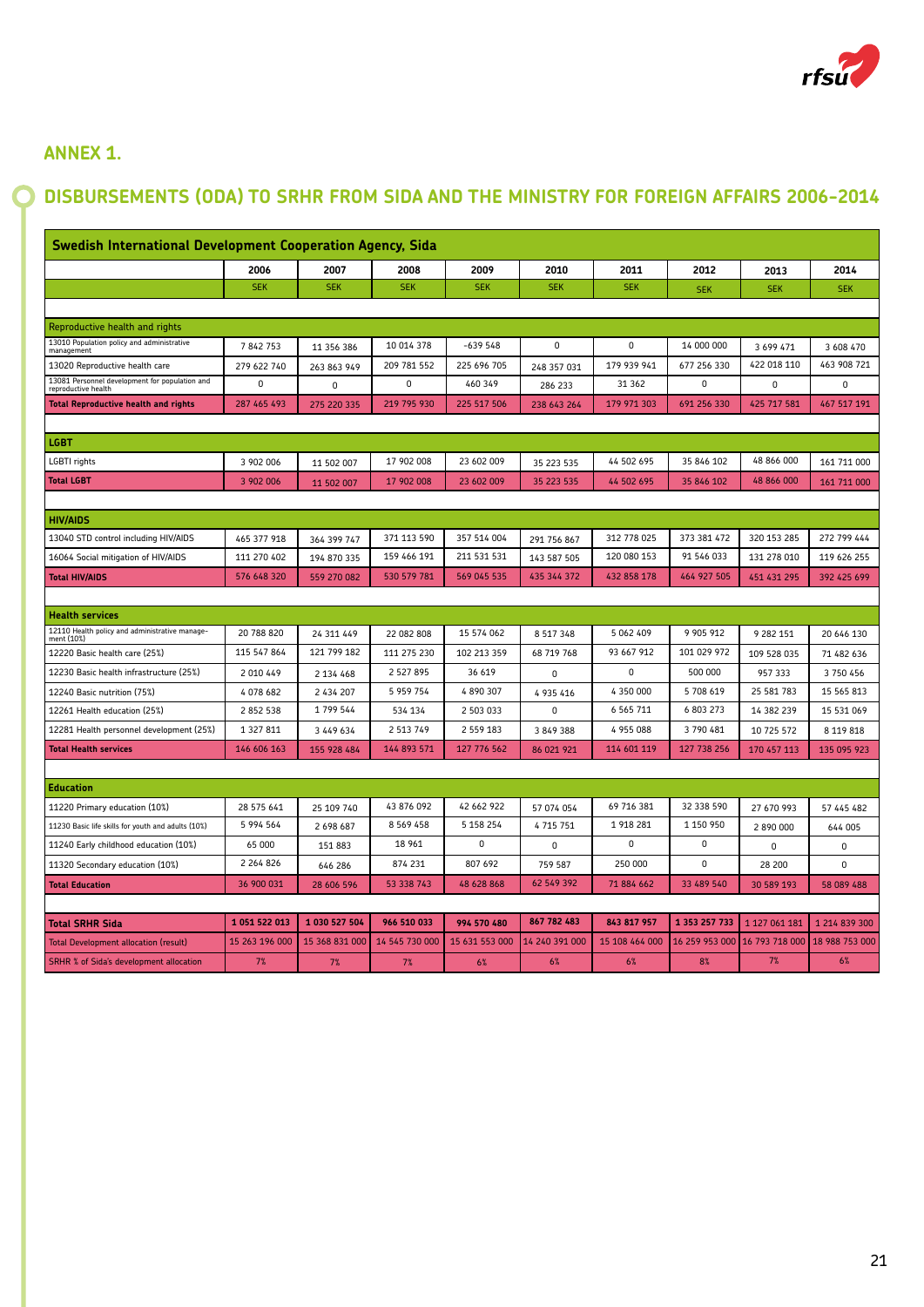![](_page_21_Picture_0.jpeg)

|                                                                                                                         | 2006           | 2007           | 2008           | 2009           | 2010           | 2011           | 2012           | 2013           | 2014           |
|-------------------------------------------------------------------------------------------------------------------------|----------------|----------------|----------------|----------------|----------------|----------------|----------------|----------------|----------------|
| <b>Ministry for Foreign Affairs</b>                                                                                     | <b>SEK</b>     | <b>SEK</b>     | <b>SEK</b>     | <b>SEK</b>     | <b>SEK</b>     | <b>SEK</b>     | <b>SEK</b>     | <b>SEK</b>     | <b>SEK</b>     |
|                                                                                                                         |                |                |                |                |                |                |                |                |                |
| Reproductive health and rights                                                                                          |                |                |                |                |                |                |                |                |                |
| 13020 Reproductive health care                                                                                          | 0              | $\mathbf 0$    | 1848521        | 1 090 592      | 0              | 0              | $\mathbf 0$    | 0              | 40 000 000     |
| 13010 Population policy and<br>administrative management                                                                | 0              | 40 000         | 0              | 750 000        | 3 950 000      | 3 000 000      | 1 000 000      | 7 5 6 8 9 8 1  | 12 000 000     |
| <b>UNFPA</b>                                                                                                            | 400 000 000    | 405 500 000    | 401 955 000    | 450 000 000    | 427 114 750    | 445 500 000    | 445 500 000    | 427 800 000    | 485 000 000    |
| UNICEF ( 9% 2006, 2007, 8% 2008-2010,<br>13,4% 2011-2012, 12,9% 2013-2014)                                              | 39 600 000     | 59 095 000     | 36 800 000     | 72 800 000     | 37 680 000     | 64 320 000     | 64 320 000     | 59 933 400     | 70 950 000     |
| UNDP (7,5% 2006 - 2007, 8% 2008-2010,<br>7,5% 2011-2012, 7% 2013-2014)                                                  | 59 250 000     | 60 000 000     | 57 600 000     | 57 600 000     | 50 400 000     | 51 675 000     | 51 675 000     | 39 284 000     | 35 700 000     |
| (WHO 7,18% 2006, 9% 2007-2010, 7% 2011 -14)                                                                             | 2 476 597      | 1967444        | 2 046 732      | 2 770 200      | 2 474 233      | 1759598        | 1797740        | 1687219        | 1 560 580      |
| WB (2006-2010 2%, 2011-2014 1,2%)                                                                                       | 34 541 160     | 42 300 040     | 47 759 320     | 57 053 032     | 46 771 670     | 24 961 800     | 26 066 040     | 43 401 000     | 25 781 990     |
| UNIFEM/UN Women (9%)                                                                                                    | 2 250 000      | 2 340 000      | 1 980 000      | 2 340 000      | 2 340 000      | 4 500 000      | 4 500 000      | 11 268 000     | 6 300 000      |
| <b>Total Reproductive health and rights</b>                                                                             | 538 117 757    | 571 242 484    | 549 989 573    | 644 403 824    | 570 730 653    | 595 716 398    | 594 858 780    | 590 942 600    | 675 309 340    |
|                                                                                                                         |                |                |                |                |                |                |                |                |                |
| <b>HIV/AIDS</b>                                                                                                         |                |                |                |                |                |                |                |                |                |
| 13040 STD control including HIV/AIDS                                                                                    | 120 000 000    | 191 222 000    | 3 500 000      | $\Omega$       | 0              | 0              | $\mathbf 0$    | 0              | 0              |
| 16064 Social mitigation of HIV/AIDS                                                                                     | 0              | 474 455        | 0              | 0              | $\mathbf{0}$   | 0              | 0              | 0              | 0              |
| <b>UNAIDS</b>                                                                                                           | 240 000 000    | 222 000 000    | 242 000 000    | 290 000 000    | 266 000 000    | 266 000 000    | 266 000 000    | 244 720 000    | 230 000 000    |
| The Global Fund to Fight AIDS, Tuberculosis and<br>Malaria (2006-2010 56%, 2011 58,6%, 2012 54,5%,<br>2013 - 2014 53,9) | 336 000 000    | 240 240 000    | 526 930 000    | 201 600 000    | 280 000 000    | 351 600 000    | 517 750 000    | 404 250 000    | 431 200 000    |
| <b>Total HIV/AIDS</b>                                                                                                   | 696 000 000    | 653 936 455    | 772 460 000    | 491 600 000    | 546 000 000    | 617 600 000    | 783 750 000    | 648 970 000    | 661 200 000    |
|                                                                                                                         |                |                |                |                |                |                |                |                |                |
| <b>Health services</b>                                                                                                  |                |                |                |                |                |                |                |                |                |
| 12110 Health policy and administrative manage-<br>ment (10%)                                                            | $\mathbf{0}$   | $\Omega$       | 0              | 0              | 0              | 500 000        | 950 000        | 500 000        | 100 000        |
| 12220 Basic health care (25%)                                                                                           | $\mathbf 0$    | 0              | $\mathbf 0$    | 46 713         | 0              | 0              | $\Omega$       | 0              | 0              |
| 12261 Health education (25%)                                                                                            | $\mathbf 0$    | 0              | $\mathbf 0$    | 0              | 0              | 0              | 1 250 000      | 0              | 131 440        |
| <b>Total Health services</b>                                                                                            | $\Omega$       | $\theta$       | $\mathbf{0}$   | 46 713         | $\Omega$       | 500 000        | 2 200 000      | 500 000        | 231 440        |
|                                                                                                                         |                |                |                |                |                |                |                |                |                |
| <b>Education</b>                                                                                                        |                |                |                |                |                |                |                |                |                |
| 11320 Secondary education (10%)                                                                                         | 0              | 638 500        | 610 900        | 655 628        | 630 698        | 644 866        | 628 766        | 598 894        | 551877         |
| <b>Total Education</b>                                                                                                  | $\mathbf{0}$   | 638 500        | 610 900        | 655 628        | 630 698        | 644 866        | 628 766        | 598 894        | 551 877        |
|                                                                                                                         |                |                |                |                |                |                |                |                |                |
| <b>Total SRHR Ministry for Foreign Affairs</b>                                                                          | 1 234 117 757  | 1 225 817 439  | 1 323 060 473  | 1 136 706 165  | 1 117 361 351  | 1 214 461 264  | 1 381 437 546  | 1 241 011 494  | 1 337 292 657  |
|                                                                                                                         |                |                |                |                |                |                |                |                |                |
| <b>Total SRHR</b>                                                                                                       | 2 285 639 770  | 2 256 344 942  | 2 289 570 506  | 2 31 276 645   | 1985 143 834   | 2 058 279 221  | 2 734 695 278  | 2 368 072 675  | 2 554 115 187  |
| Total Development assistance (result)                                                                                   | 29 161 000 000 | 29 320 000 000 | 31 607 000 000 | 34 713 000 000 | 32 651 000 000 | 36 360 000 000 | 35 468 000 000 | 37 954 000 000 | 42 686 000 000 |
| <b>SRHR</b> % of total Developmend assistance                                                                           | 7.84%          | 7.70%          | 7.24%          | 6.14%          | 6.08%          | 5.66%          | 7.71%          | 6,24%          | 5.98%          |
|                                                                                                                         |                |                |                |                |                |                |                |                |                |